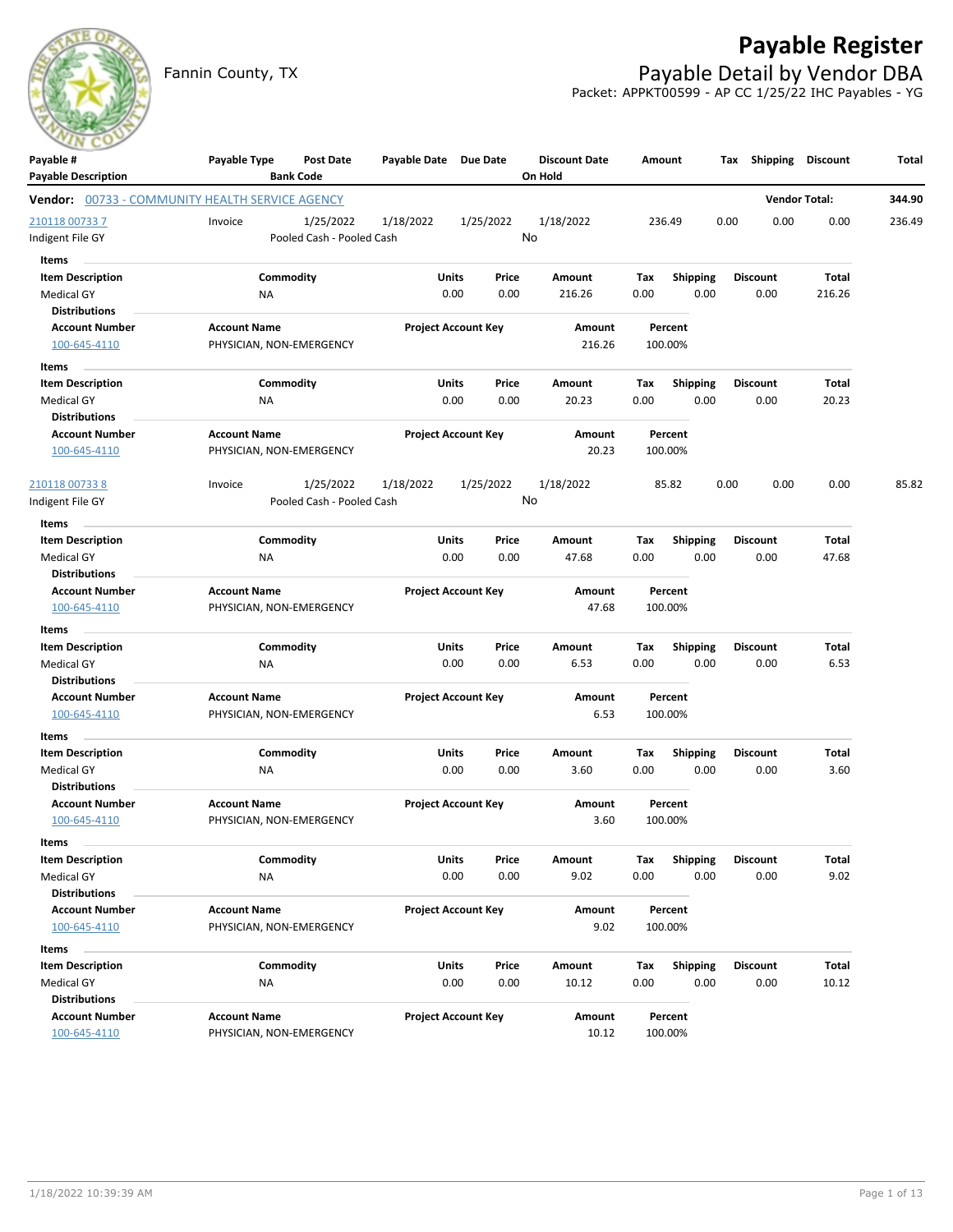| Payable #<br><b>Payable Description</b><br>Items                       | Payable Type<br>Post Date<br><b>Bank Code</b>   | Payable Date Due Date                  |                                | <b>Discount Date</b><br>On Hold | Amount                                 | Tax Shipping            | <b>Discount</b> | Total    |
|------------------------------------------------------------------------|-------------------------------------------------|----------------------------------------|--------------------------------|---------------------------------|----------------------------------------|-------------------------|-----------------|----------|
| <b>Item Description</b><br><b>Medical GY</b><br><b>Distributions</b>   | Commodity<br>ΝA                                 |                                        | Units<br>Price<br>0.00<br>0.00 | Amount<br>8.87                  | <b>Shipping</b><br>Tax<br>0.00<br>0.00 | Discount<br>0.00        | Total<br>8.87   |          |
| <b>Account Number</b><br>100-645-4110                                  | <b>Account Name</b><br>PHYSICIAN, NON-EMERGENCY |                                        | <b>Project Account Key</b>     | Amount<br>8.87                  | Percent<br>100.00%                     |                         |                 |          |
| 930026 00733 63<br>Indigent File MR                                    | 1/25/2022<br>Invoice                            | 1/18/2022<br>Pooled Cash - Pooled Cash | 1/25/2022                      | 1/18/2022<br>No                 | 22.59                                  | 0.00<br>0.00            | 0.00            | 22.59    |
| Items<br><b>Item Description</b><br>Medical MR<br><b>Distributions</b> | Commodity<br>NA                                 |                                        | Units<br>Price<br>0.00<br>0.00 | Amount<br>22.59                 | <b>Shipping</b><br>Tax<br>0.00<br>0.00 | <b>Discount</b><br>0.00 | Total<br>22.59  |          |
| <b>Account Number</b><br>100-645-4110                                  | <b>Account Name</b><br>PHYSICIAN, NON-EMERGENCY |                                        | <b>Project Account Key</b>     | Amount<br>22.59                 | Percent<br>100.00%                     |                         |                 |          |
| Vendor: 00965 - DATA RX MANAGEMENT                                     |                                                 |                                        |                                |                                 |                                        | <b>Vendor Total:</b>    |                 | 1,029.91 |
| 170305 00965 36<br>Indigent File JM                                    | 1/25/2022<br>Invoice                            | 1/18/2022<br>Pooled Cash - Pooled Cash | 1/25/2022                      | 1/18/2022<br>No                 | 154.76                                 | 0.00<br>0.00            | 0.00            | 154.76   |
| Items<br><b>Item Description</b><br>Medical JM<br><b>Distributions</b> | Commodity<br>ΝA                                 |                                        | Units<br>Price<br>0.00<br>0.00 | Amount<br>116.30                | <b>Shipping</b><br>Tax<br>0.00<br>0.00 | <b>Discount</b><br>0.00 | Total<br>116.30 |          |
| <b>Account Number</b><br>100-645-4120                                  | <b>Account Name</b><br>PRESCRIPTIONS, DRUGS     |                                        | <b>Project Account Key</b>     | Amount<br>116.30                | Percent<br>100.00%                     |                         |                 |          |
| Items<br><b>Item Description</b><br>Medical JM                         | Commodity<br>NA                                 |                                        | Units<br>Price<br>0.00<br>0.00 | Amount<br>38.46                 | <b>Shipping</b><br>Tax<br>0.00<br>0.00 | Discount<br>0.00        | Total<br>38.46  |          |
| <b>Distributions</b><br><b>Account Number</b><br>100-645-4120          | <b>Account Name</b><br>PRESCRIPTIONS, DRUGS     |                                        | <b>Project Account Key</b>     | Amount<br>38.46                 | Percent<br>100.00%                     |                         |                 |          |
| 210118 00965 9<br>Indigent File GY                                     | 1/25/2022<br>Invoice                            | 1/18/2022<br>Pooled Cash - Pooled Cash | 1/25/2022                      | 1/18/2022<br>No                 | 90.96                                  | 0.00<br>0.00            | 0.00            | 90.96    |
| Items                                                                  |                                                 |                                        |                                |                                 |                                        |                         |                 |          |
| <b>Item Description</b><br><b>Medical GY</b><br><b>Distributions</b>   | Commodity<br><b>NA</b>                          |                                        | Units<br>Price<br>0.00<br>0.00 | Amount<br>64.62                 | Shipping<br>Tax<br>0.00<br>0.00        | <b>Discount</b><br>0.00 | Total<br>64.62  |          |
| <b>Account Number</b><br>100-645-4120                                  | <b>Account Name</b><br>PRESCRIPTIONS, DRUGS     |                                        | <b>Project Account Key</b>     | Amount<br>64.62                 | Percent<br>100.00%                     |                         |                 |          |
| Items<br><b>Item Description</b><br>Medical GY                         | Commodity<br>NA                                 |                                        | Units<br>Price<br>0.00<br>0.00 | Amount<br>26.34                 | <b>Shipping</b><br>Tax<br>0.00<br>0.00 | <b>Discount</b><br>0.00 | Total<br>26.34  |          |
| <b>Distributions</b><br><b>Account Number</b><br>100-645-4120          | <b>Account Name</b><br>PRESCRIPTIONS, DRUGS     |                                        | <b>Project Account Key</b>     | Amount<br>26.34                 | Percent<br>100.00%                     |                         |                 |          |
| 210120 00965 8<br>Indigent File RM                                     | 1/25/2022<br>Invoice                            | 1/18/2022<br>Pooled Cash - Pooled Cash | 1/25/2022                      | 1/18/2022<br>No                 | 16.78                                  | 0.00<br>0.00            | 0.00            | 16.78    |
| Items<br><b>Item Description</b><br>Medical RM<br><b>Distributions</b> | Commodity<br>ΝA                                 |                                        | Units<br>Price<br>0.00<br>0.00 | Amount<br>16.78                 | <b>Shipping</b><br>Tax<br>0.00<br>0.00 | <b>Discount</b><br>0.00 | Total<br>16.78  |          |
| <b>Account Number</b><br>100-645-4120                                  | <b>Account Name</b><br>PRESCRIPTIONS, DRUGS     |                                        | <b>Project Account Key</b>     | Amount<br>16.78                 | Percent<br>100.00%                     |                         |                 |          |
| 210425 00965 7<br>Indigent File CZ Jr                                  | 1/25/2022<br>Invoice                            | 1/18/2022<br>Pooled Cash - Pooled Cash | 1/25/2022                      | 1/18/2022<br>No                 | 83.44                                  | 0.00<br>0.00            | 0.00            | 83.44    |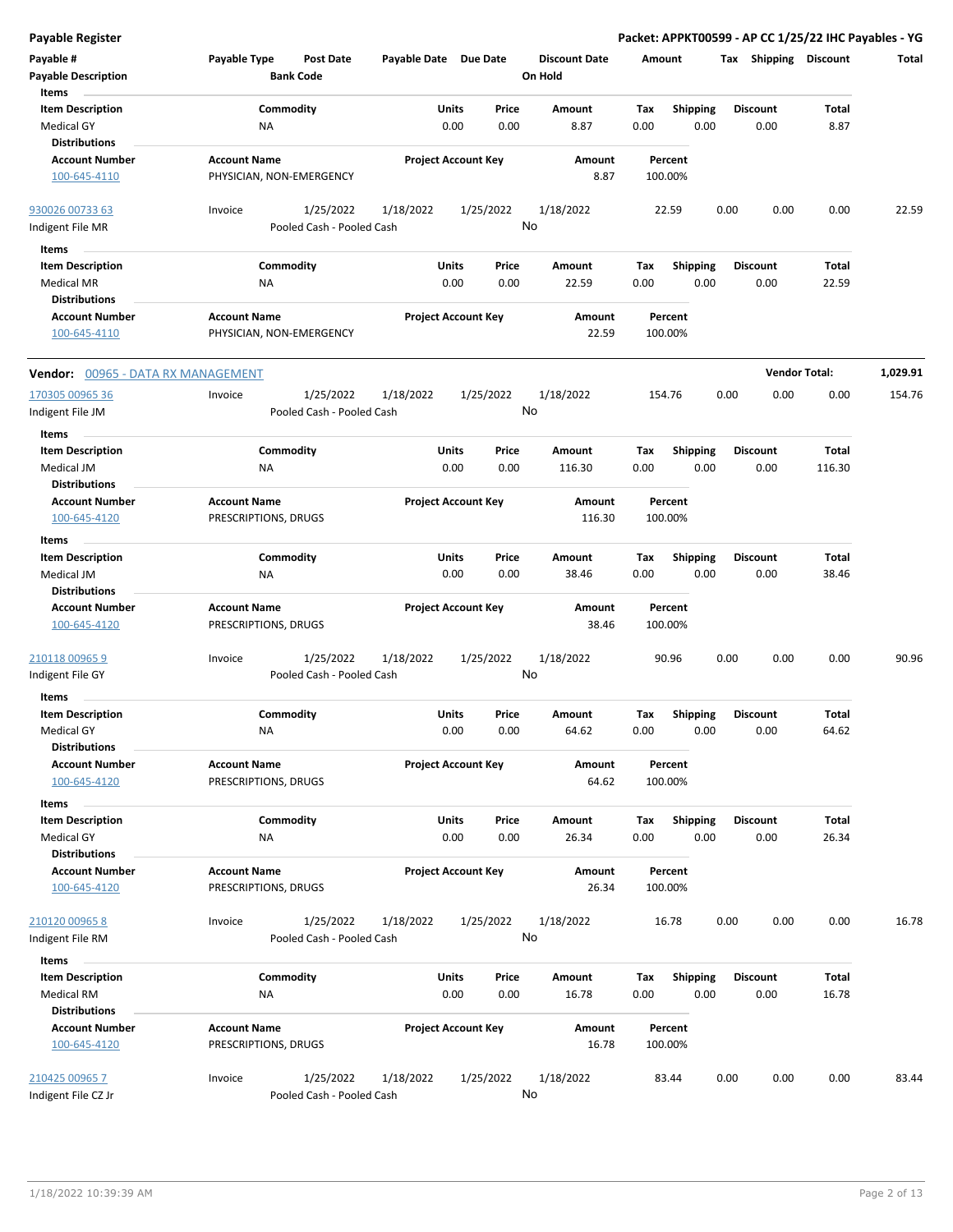| Payable #                                     | Payable Type<br>Post Date | Payable Date Due Date     |                            | <b>Discount Date</b> | Amount                 |      | Shipping<br>Tax | <b>Discount</b> | Total    |
|-----------------------------------------------|---------------------------|---------------------------|----------------------------|----------------------|------------------------|------|-----------------|-----------------|----------|
| <b>Payable Description</b>                    | <b>Bank Code</b>          |                           |                            | On Hold              |                        |      |                 |                 |          |
| Items                                         |                           |                           |                            |                      |                        |      |                 |                 |          |
| <b>Item Description</b>                       | Commodity                 |                           | Units<br>Price             | Amount               | Tax<br><b>Shipping</b> |      | <b>Discount</b> | Total           |          |
| Medical CZ Jr                                 | ΝA                        |                           | 0.00<br>0.00               | 30.19                | 0.00                   | 0.00 | 0.00            | 30.19           |          |
| <b>Distributions</b><br><b>Account Number</b> | <b>Account Name</b>       |                           | <b>Project Account Key</b> | Amount               | Percent                |      |                 |                 |          |
| 100-645-4120                                  | PRESCRIPTIONS, DRUGS      |                           |                            | 30.19                | 100.00%                |      |                 |                 |          |
| Items                                         |                           |                           |                            |                      |                        |      |                 |                 |          |
| <b>Item Description</b>                       | Commodity                 |                           | Units<br>Price             | Amount               | Shipping<br>Tax        |      | <b>Discount</b> | Total           |          |
| Medical CZ Jr                                 | ΝA                        |                           | 0.00<br>0.00               | 53.25                | 0.00                   | 0.00 | 0.00            | 53.25           |          |
| <b>Distributions</b>                          |                           |                           |                            |                      |                        |      |                 |                 |          |
| <b>Account Number</b>                         | <b>Account Name</b>       |                           | <b>Project Account Key</b> | Amount               | Percent                |      |                 |                 |          |
| 100-645-4120                                  | PRESCRIPTIONS, DRUGS      |                           |                            | 53.25                | 100.00%                |      |                 |                 |          |
| 210426 00965 8                                | 1/25/2022<br>Invoice      | 1/18/2022                 | 1/25/2022                  | 1/18/2022            | 213.91                 | 0.00 | 0.00            | 0.00            | 213.91   |
| ndigent File SC                               |                           | Pooled Cash - Pooled Cash |                            | No                   |                        |      |                 |                 |          |
| Items                                         |                           |                           |                            |                      |                        |      |                 |                 |          |
| <b>Item Description</b>                       | Commodity                 |                           | Units<br>Price             | Amount               | <b>Shipping</b><br>Tax |      | <b>Discount</b> | Total           |          |
| <b>Medical SC</b>                             | <b>NA</b>                 |                           | 0.00<br>0.00               | 107.03               | 0.00                   | 0.00 | 0.00            | 107.03          |          |
| <b>Distributions</b>                          |                           |                           |                            |                      |                        |      |                 |                 |          |
| <b>Account Number</b>                         | <b>Account Name</b>       |                           | <b>Project Account Key</b> | Amount               | Percent                |      |                 |                 |          |
| 100-645-4120                                  | PRESCRIPTIONS, DRUGS      |                           |                            | 107.03               | 100.00%                |      |                 |                 |          |
| Items                                         |                           |                           |                            |                      |                        |      |                 |                 |          |
| <b>Item Description</b>                       | Commodity                 |                           | Units<br>Price             | Amount               | Tax<br><b>Shipping</b> |      | <b>Discount</b> | Total           |          |
| <b>Medical SC</b>                             | NA                        |                           | 0.00<br>0.00               | 106.88               | 0.00                   | 0.00 | 0.00            | 106.88          |          |
| <b>Distributions</b>                          |                           |                           |                            |                      |                        |      |                 |                 |          |
| <b>Account Number</b>                         | <b>Account Name</b>       |                           | <b>Project Account Key</b> | Amount               | Percent                |      |                 |                 |          |
| 100-645-4120                                  | PRESCRIPTIONS, DRUGS      |                           |                            | 106.88               | 100.00%                |      |                 |                 |          |
| 210635 00965 0                                | 1/25/2022<br>Credit Memo  | 1/18/2022                 | 1/25/2022                  | 1/18/2022            | $-36.40$               | 0.00 | 0.00            | 0.00            | $-36.40$ |
| Indigent File TW                              |                           | Pooled Cash - Pooled Cash |                            | No                   |                        |      |                 |                 |          |
| Items                                         |                           |                           |                            |                      |                        |      |                 |                 |          |
| <b>Item Description</b>                       | Commodity                 |                           | <b>Units</b><br>Price      | Amount               | Shipping<br>Tax        |      | <b>Discount</b> | Total           |          |
| <b>Medical TW</b>                             | ΝA                        |                           | 0.00<br>0.00               | $-36.40$             | 0.00                   | 0.00 | 0.00            | $-36.40$        |          |
| <b>Distributions</b>                          |                           |                           |                            |                      |                        |      |                 |                 |          |
| <b>Account Number</b>                         | <b>Account Name</b>       |                           | <b>Project Account Key</b> | Amount               | Percent                |      |                 |                 |          |
| 100-645-4120                                  | PRESCRIPTIONS, DRUGS      |                           |                            | $-36.40$             | 100.00%                |      |                 |                 |          |
| 210635 00965 7                                | 1/25/2022<br>Invoice      | 1/18/2022                 | 1/25/2022                  | 1/18/2022            | 163.40                 | 0.00 | 0.00            | 0.00            | 163.40   |
| Indigent File TW                              |                           | Pooled Cash - Pooled Cash |                            | No                   |                        |      |                 |                 |          |
| Items                                         |                           |                           |                            |                      |                        |      |                 |                 |          |
| <b>Item Description</b>                       | Commodity                 |                           | Units<br>Price             | Amount               | Tax<br>Shipping        |      | <b>Discount</b> | Total           |          |
| <b>Medical TW</b>                             | <b>NA</b>                 |                           | 0.00<br>0.00               | 96.63                | 0.00                   | 0.00 | 0.00            | 96.63           |          |
| <b>Distributions</b>                          |                           |                           |                            |                      |                        |      |                 |                 |          |
| <b>Account Number</b>                         | <b>Account Name</b>       |                           | <b>Project Account Key</b> | Amount               | Percent                |      |                 |                 |          |
| 100-645-4120                                  | PRESCRIPTIONS, DRUGS      |                           |                            | 96.63                | 100.00%                |      |                 |                 |          |
| Items                                         |                           |                           |                            |                      |                        |      |                 |                 |          |
| <b>Item Description</b>                       | Commodity                 |                           | Units<br>Price             | Amount               | <b>Shipping</b><br>Tax |      | <b>Discount</b> | Total           |          |
| Medical TW<br><b>Distributions</b>            | NA                        |                           | 0.00<br>0.00               | 66.77                | 0.00                   | 0.00 | 0.00            | 66.77           |          |
| <b>Account Number</b>                         | <b>Account Name</b>       |                           | <b>Project Account Key</b> | Amount               | Percent                |      |                 |                 |          |
| 100-645-4120                                  | PRESCRIPTIONS, DRUGS      |                           |                            | 66.77                | 100.00%                |      |                 |                 |          |
|                                               |                           |                           |                            |                      |                        |      |                 |                 |          |
| 221103 00965 2                                | 1/25/2022<br>Invoice      | 1/18/2022                 | 1/25/2022                  | 1/18/2022            | 327.54                 | 0.00 | 0.00            | 0.00            | 327.54   |
| ndigent File AR                               |                           | Pooled Cash - Pooled Cash |                            | No                   |                        |      |                 |                 |          |
| Items                                         |                           |                           |                            |                      |                        |      |                 |                 |          |
| <b>Item Description</b>                       | Commodity                 |                           | Units<br>Price             | Amount               | <b>Shipping</b><br>Tax |      | <b>Discount</b> | Total           |          |
| <b>Medical AR</b>                             | NA                        |                           | 0.00<br>0.00               | 15.99                | 0.00                   | 0.00 | 0.00            | 15.99           |          |
| <b>Distributions</b>                          |                           |                           |                            |                      |                        |      |                 |                 |          |
| <b>Account Number</b>                         | <b>Account Name</b>       |                           | <b>Project Account Key</b> | Amount               | Percent                |      |                 |                 |          |
| 100-645-4120                                  | PRESCRIPTIONS, DRUGS      |                           |                            | 15.99                | 100.00%                |      |                 |                 |          |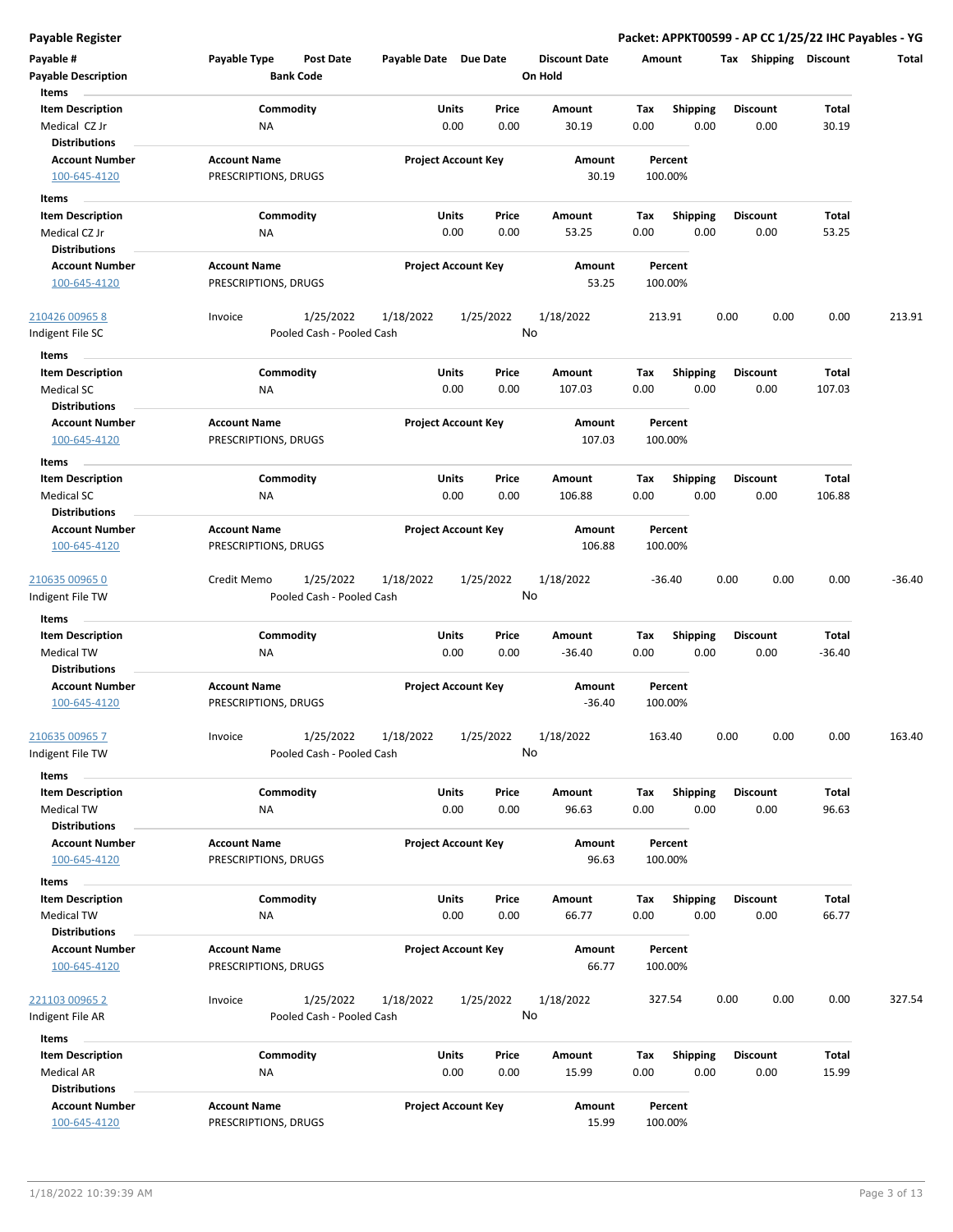| Payable #                             | Payable Type<br><b>Post Date</b>                     | Payable Date Due Date     |                            | <b>Discount Date</b> | Amount      |                  | Tax Shipping Discount |                      | Total    |
|---------------------------------------|------------------------------------------------------|---------------------------|----------------------------|----------------------|-------------|------------------|-----------------------|----------------------|----------|
| <b>Payable Description</b>            | <b>Bank Code</b>                                     |                           |                            | On Hold              |             |                  |                       |                      |          |
| Items                                 |                                                      |                           | <b>Units</b><br>Price      |                      |             |                  | <b>Discount</b>       | <b>Total</b>         |          |
| <b>Item Description</b><br>Medical AR | Commodity<br>ΝA                                      |                           | 0.00<br>0.00               | Amount<br>106.49     | Tax<br>0.00 | Shipping<br>0.00 | 0.00                  | 106.49               |          |
| <b>Distributions</b>                  |                                                      |                           |                            |                      |             |                  |                       |                      |          |
| <b>Account Number</b>                 | <b>Account Name</b>                                  |                           | <b>Project Account Key</b> | Amount               | Percent     |                  |                       |                      |          |
| 100-645-4120                          | PRESCRIPTIONS, DRUGS                                 |                           |                            | 106.49               | 100.00%     |                  |                       |                      |          |
| Items                                 |                                                      |                           |                            |                      |             |                  |                       |                      |          |
| <b>Item Description</b>               | Commodity                                            |                           | Units<br>Price             | Amount               | Tax         | <b>Shipping</b>  | <b>Discount</b>       | Total                |          |
| <b>Medical AR</b>                     | NA                                                   |                           | 0.00<br>0.00               | 50.82                | 0.00        | 0.00             | 0.00                  | 50.82                |          |
| <b>Distributions</b>                  |                                                      |                           |                            |                      |             |                  |                       |                      |          |
| <b>Account Number</b>                 | <b>Account Name</b>                                  |                           | <b>Project Account Key</b> | Amount               | Percent     |                  |                       |                      |          |
| 100-645-4120                          | PRESCRIPTIONS, DRUGS                                 |                           |                            | 50.82                | 100.00%     |                  |                       |                      |          |
| Items                                 |                                                      |                           |                            |                      |             |                  |                       |                      |          |
| <b>Item Description</b>               | Commodity                                            |                           | Units<br>Price             | Amount               | Tax         | <b>Shipping</b>  | <b>Discount</b>       | Total                |          |
| Medical AR                            | NA                                                   |                           | 0.00<br>0.00               | 154.24               | 0.00        | 0.00             | 0.00                  | 154.24               |          |
| <b>Distributions</b>                  |                                                      |                           |                            |                      |             |                  |                       |                      |          |
| <b>Account Number</b>                 | <b>Account Name</b>                                  |                           | <b>Project Account Key</b> | Amount               | Percent     |                  |                       |                      |          |
| 100-645-4120                          | PRESCRIPTIONS, DRUGS                                 |                           |                            | 154.24               | 100.00%     |                  |                       |                      |          |
| 221104 00965 0                        | Credit Memo<br>1/25/2022                             | 1/18/2022                 | 1/25/2022                  | 1/18/2022            | $-25.76$    |                  | 0.00<br>0.00          | 0.00                 | $-25.76$ |
| Indigent File JN                      |                                                      | Pooled Cash - Pooled Cash |                            | No                   |             |                  |                       |                      |          |
|                                       |                                                      |                           |                            |                      |             |                  |                       |                      |          |
| Items<br><b>Item Description</b>      | Commodity                                            |                           | Units<br>Price             | Amount               | Тах         | <b>Shipping</b>  | <b>Discount</b>       | Total                |          |
| Medical JN                            | <b>NA</b>                                            |                           | 0.00<br>0.00               | $-25.76$             | 0.00        | 0.00             | 0.00                  | $-25.76$             |          |
| <b>Distributions</b>                  |                                                      |                           |                            |                      |             |                  |                       |                      |          |
| <b>Account Number</b>                 | <b>Account Name</b>                                  |                           | <b>Project Account Key</b> | Amount               | Percent     |                  |                       |                      |          |
| 100-645-4120                          | PRESCRIPTIONS, DRUGS                                 |                           |                            | $-25.76$             | 100.00%     |                  |                       |                      |          |
|                                       |                                                      |                           |                            |                      |             |                  |                       |                      |          |
| 221104 00965 2                        | 1/25/2022<br>Invoice                                 | 1/18/2022                 | 1/25/2022                  | 1/18/2022            | 41.28       |                  | 0.00<br>0.00          | 0.00                 | 41.28    |
| Indigent File JN                      |                                                      | Pooled Cash - Pooled Cash |                            | No                   |             |                  |                       |                      |          |
| Items                                 |                                                      |                           |                            |                      |             |                  |                       |                      |          |
| <b>Item Description</b>               | Commodity                                            |                           | Units<br>Price             | Amount               | Tax         | <b>Shipping</b>  | <b>Discount</b>       | Total                |          |
| Medical JN                            | NA                                                   |                           | 0.00<br>0.00               | 14.94                | 0.00        | 0.00             | 0.00                  | 14.94                |          |
| <b>Distributions</b>                  |                                                      |                           |                            |                      |             |                  |                       |                      |          |
| <b>Account Number</b>                 | <b>Account Name</b>                                  |                           | <b>Project Account Key</b> | Amount               | Percent     |                  |                       |                      |          |
| 100-645-4120                          | PRESCRIPTIONS, DRUGS                                 |                           |                            | 14.94                | 100.00%     |                  |                       |                      |          |
| Items                                 |                                                      |                           |                            |                      |             |                  |                       |                      |          |
| <b>Item Description</b>               | Commodity                                            |                           | Units<br>Price             | Amount               | Тах         | <b>Shipping</b>  | <b>Discount</b>       | <b>Total</b>         |          |
| Medical JN                            | NA                                                   |                           | 0.00<br>0.00               | 26.34                | 0.00        | 0.00             | 0.00                  | 26.34                |          |
| <b>Distributions</b>                  |                                                      |                           |                            |                      |             |                  |                       |                      |          |
| <b>Account Number</b>                 | <b>Account Name</b>                                  |                           | <b>Project Account Key</b> | Amount               | Percent     |                  |                       |                      |          |
| 100-645-4120                          | PRESCRIPTIONS, DRUGS                                 |                           |                            | 26.34                | 100.00%     |                  |                       |                      |          |
|                                       | <b>Vendor:</b> 01107 - HUNT REGIONAL MEDICAL CENTER  |                           |                            |                      |             |                  |                       | <b>Vendor Total:</b> | 10.43    |
|                                       |                                                      |                           |                            |                      |             |                  |                       |                      |          |
| 170305 01107 8                        | 1/25/2022<br>Invoice                                 | 1/18/2022                 | 1/25/2022                  | 1/18/2022<br>No      | 10.43       |                  | 0.00<br>0.00          | 0.00                 | 10.43    |
| ndigent File JM                       |                                                      | Pooled Cash - Pooled Cash |                            |                      |             |                  |                       |                      |          |
| Items                                 |                                                      |                           |                            |                      |             |                  |                       |                      |          |
| <b>Item Description</b>               | Commodity                                            |                           | Units<br>Price             | Amount               | Tax         | <b>Shipping</b>  | <b>Discount</b>       | Total                |          |
| Medical JM                            | NA                                                   |                           | 0.00<br>0.00               | 10.43                | 0.00        | 0.00             | 0.00                  | 10.43                |          |
| <b>Distributions</b>                  |                                                      |                           |                            |                      |             |                  |                       |                      |          |
| <b>Account Number</b>                 | <b>Account Name</b>                                  |                           | <b>Project Account Key</b> | Amount               | Percent     |                  |                       |                      |          |
| 100-645-4140                          | HOSPITAL, OUTPATIENT                                 |                           |                            | 10.43                | 100.00%     |                  |                       |                      |          |
|                                       | Vendor: 01231 - North Texas Comprehensive Cardiology |                           |                            |                      |             |                  |                       | <b>Vendor Total:</b> | 296.52   |
| 221104 01231 1                        | Invoice<br>1/25/2022                                 | 1/18/2022                 | 1/25/2022                  | 1/18/2022            | 92.73       |                  | 0.00<br>0.00          | 0.00                 | 92.73    |
| Indigent File JN                      |                                                      | Pooled Cash - Pooled Cash |                            | No                   |             |                  |                       |                      |          |
|                                       |                                                      |                           |                            |                      |             |                  |                       |                      |          |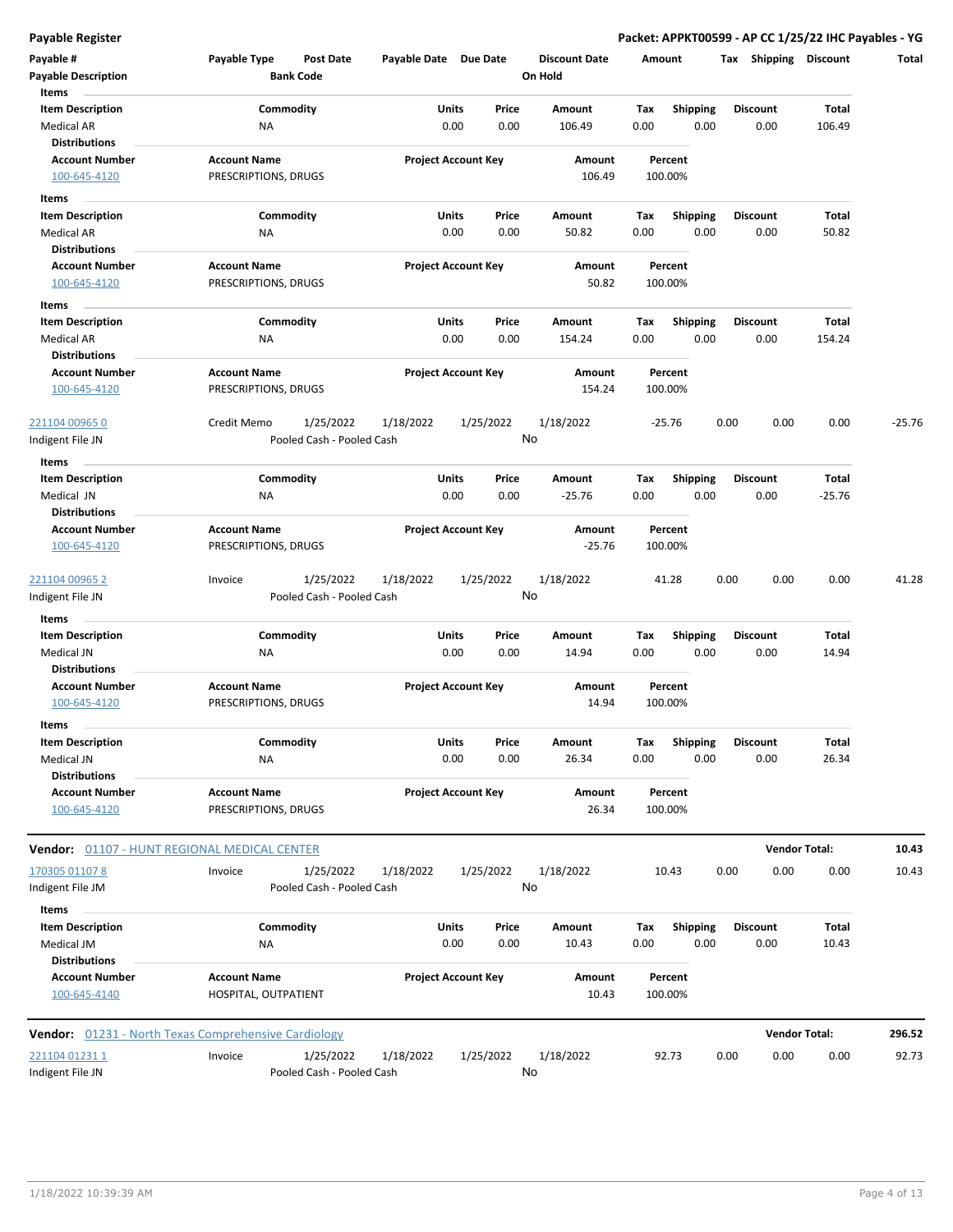| Payable #                                 | Payable Type<br><b>Post Date</b>                  | Payable Date Due Date      |               | <b>Discount Date</b> | Amount             |                         | Shipping<br>Tax         | <b>Discount</b>       | <b>Total</b> |
|-------------------------------------------|---------------------------------------------------|----------------------------|---------------|----------------------|--------------------|-------------------------|-------------------------|-----------------------|--------------|
| <b>Payable Description</b>                | <b>Bank Code</b>                                  |                            |               | On Hold              |                    |                         |                         |                       |              |
| Items                                     |                                                   |                            |               |                      |                    |                         |                         |                       |              |
| <b>Item Description</b>                   | Commodity                                         | Units                      | Price         | Amount               | Tax                | <b>Shipping</b>         | <b>Discount</b>         | Total                 |              |
| Medical JN                                | ΝA                                                | 0.00                       | 0.00          | 81.24                | 0.00               | 0.00                    | 0.00                    | 81.24                 |              |
| <b>Distributions</b>                      |                                                   |                            |               |                      |                    |                         |                         |                       |              |
| <b>Account Number</b>                     | <b>Account Name</b>                               | <b>Project Account Key</b> |               | Amount               | Percent            |                         |                         |                       |              |
| 100-645-4110                              | PHYSICIAN, NON-EMERGENCY                          |                            |               | 81.24                | 100.00%            |                         |                         |                       |              |
| Items                                     |                                                   |                            |               |                      |                    |                         |                         |                       |              |
| <b>Item Description</b>                   | Commodity                                         | Units                      | Price         | Amount               | Tax                | <b>Shipping</b>         | <b>Discount</b>         | <b>Total</b>          |              |
| Medical JN                                | <b>NA</b>                                         | 0.00                       | 0.00          | 11.49                | 0.00               | 0.00                    | 0.00                    | 11.49                 |              |
| <b>Distributions</b>                      |                                                   |                            |               |                      |                    |                         |                         |                       |              |
| <b>Account Number</b>                     | <b>Account Name</b>                               | <b>Project Account Key</b> |               | Amount               | Percent            |                         |                         |                       |              |
| 100-645-4110                              | PHYSICIAN, NON-EMERGENCY                          |                            |               | 11.49                | 100.00%            |                         |                         |                       |              |
| <u>221104 01231 2</u>                     | 1/25/2022<br>Invoice                              | 1/18/2022                  | 1/25/2022     | 1/18/2022            | 156.11             |                         | 0.00<br>0.00            | 0.00                  | 156.11       |
| Indigent File JN                          | Pooled Cash - Pooled Cash                         |                            | No            |                      |                    |                         |                         |                       |              |
| Items                                     |                                                   |                            |               |                      |                    |                         |                         |                       |              |
| <b>Item Description</b>                   | Commodity                                         | Units                      | Price         | Amount               | Tax                | <b>Shipping</b>         | <b>Discount</b>         | <b>Total</b>          |              |
| Medical JN                                | ΝA                                                | 0.00                       | 0.00          | 156.11               | 0.00               | 0.00                    | 0.00                    | 156.11                |              |
| <b>Distributions</b>                      |                                                   |                            |               |                      |                    |                         |                         |                       |              |
| <b>Account Number</b>                     | <b>Account Name</b>                               | <b>Project Account Key</b> |               | Amount               | Percent            |                         |                         |                       |              |
| 100-645-4110                              | PHYSICIAN, NON-EMERGENCY                          |                            |               | 156.11               | 100.00%            |                         |                         |                       |              |
| <u>221104 01231 3</u>                     | 1/25/2022<br>Invoice                              | 1/18/2022                  | 1/25/2022     | 1/18/2022            | 47.68              |                         | 0.00<br>0.00            | 0.00                  | 47.68        |
| Indigent File JN                          | Pooled Cash - Pooled Cash                         |                            | No            |                      |                    |                         |                         |                       |              |
|                                           |                                                   |                            |               |                      |                    |                         |                         |                       |              |
| Items                                     |                                                   |                            |               |                      |                    |                         |                         |                       |              |
| <b>Item Description</b><br>Medical JN     | Commodity<br>ΝA                                   | Units<br>0.00              | Price<br>0.00 | Amount<br>47.68      | Tax<br>0.00        | <b>Shipping</b><br>0.00 | <b>Discount</b><br>0.00 | <b>Total</b><br>47.68 |              |
| <b>Distributions</b>                      |                                                   |                            |               |                      |                    |                         |                         |                       |              |
| <b>Account Number</b><br>100-645-4110     | <b>Account Name</b><br>PHYSICIAN, NON-EMERGENCY   | <b>Project Account Key</b> |               | Amount<br>47.68      | Percent<br>100.00% |                         |                         |                       |              |
|                                           | Vendor: 01268 - Northeast Texas Ear Nose & Throat |                            |               |                      |                    |                         | <b>Vendor Total:</b>    |                       | 55.52        |
| 220901 01268 1                            | Invoice<br>1/25/2022                              | 1/18/2022                  | 1/25/2022     | 1/18/2022            | 55.52              |                         | 0.00<br>0.00            | 0.00                  | 55.52        |
| Indigent File TM                          | Pooled Cash - Pooled Cash                         |                            | No            |                      |                    |                         |                         |                       |              |
| Items                                     |                                                   |                            |               |                      |                    |                         |                         |                       |              |
| <b>Item Description</b>                   | Commodity                                         | Units                      | Price         | Amount               | Tax                | <b>Shipping</b>         | <b>Discount</b>         | Total                 |              |
| Medical TM                                | NA                                                | 0.00                       | 0.00          | 55.52                | 0.00               | 0.00                    | 0.00                    | 55.52                 |              |
| <b>Distributions</b>                      |                                                   |                            |               |                      |                    |                         |                         |                       |              |
| <b>Account Number</b><br>100-645-4110     | <b>Account Name</b><br>PHYSICIAN, NON-EMERGENCY   | <b>Project Account Key</b> |               | Amount<br>55.52      | Percent<br>100.00% |                         |                         |                       |              |
| Vendor: 01188 - PRMC HEALTHCARE GROUP INC |                                                   |                            |               |                      |                    |                         | <b>Vendor Total:</b>    |                       | 128.92       |
| 210425 01188 7                            | 1/25/2022<br>Invoice                              | 1/18/2022                  | 1/25/2022     | 1/18/2022            | 47.68              |                         | 0.00<br>0.00            | 0.00                  | 47.68        |
| Indigent File CZ Jr                       | Pooled Cash - Pooled Cash                         |                            | No            |                      |                    |                         |                         |                       |              |
| Items                                     |                                                   |                            |               |                      |                    |                         |                         |                       |              |
| <b>Item Description</b>                   | Commodity                                         | Units                      | Price         | Amount               | Tax                | Shipping                | <b>Discount</b>         | Total                 |              |
| Medical CZ Jr                             | ΝA                                                | 0.00                       | 0.00          | 47.68                | 0.00               | 0.00                    | 0.00                    | 47.68                 |              |
| <b>Distributions</b>                      |                                                   |                            |               |                      |                    |                         |                         |                       |              |
| <b>Account Number</b>                     | <b>Account Name</b>                               | <b>Project Account Key</b> |               | Amount               | Percent            |                         |                         |                       |              |
| 100-645-4110                              | PHYSICIAN, NON-EMERGENCY                          |                            |               | 47.68                | 100.00%            |                         |                         |                       |              |
| 210425 01188 8                            | 1/25/2022<br>Invoice                              | 1/18/2022                  | 1/25/2022     | 1/18/2022            | 81.24              |                         | 0.00<br>0.00            | 0.00                  | 81.24        |
| Indigent File CZ Jr                       | Pooled Cash - Pooled Cash                         |                            | No            |                      |                    |                         |                         |                       |              |
| Items                                     |                                                   |                            |               |                      |                    |                         |                         |                       |              |
| <b>Item Description</b>                   | Commodity                                         | <b>Units</b>               | Price         |                      |                    |                         | <b>Discount</b>         | Total                 |              |
|                                           |                                                   | 0.00                       | 0.00          | Amount<br>81.24      | Tax<br>0.00        | Shipping<br>0.00        | 0.00                    | 81.24                 |              |
| Medical CZ Jr<br><b>Distributions</b>     | <b>NA</b>                                         |                            |               |                      |                    |                         |                         |                       |              |
| <b>Account Number</b>                     | <b>Account Name</b>                               | <b>Project Account Key</b> |               | Amount               | Percent            |                         |                         |                       |              |
| 100-645-4110                              | PHYSICIAN, NON-EMERGENCY                          |                            |               | 81.24                | 100.00%            |                         |                         |                       |              |
|                                           |                                                   |                            |               |                      |                    |                         |                         |                       |              |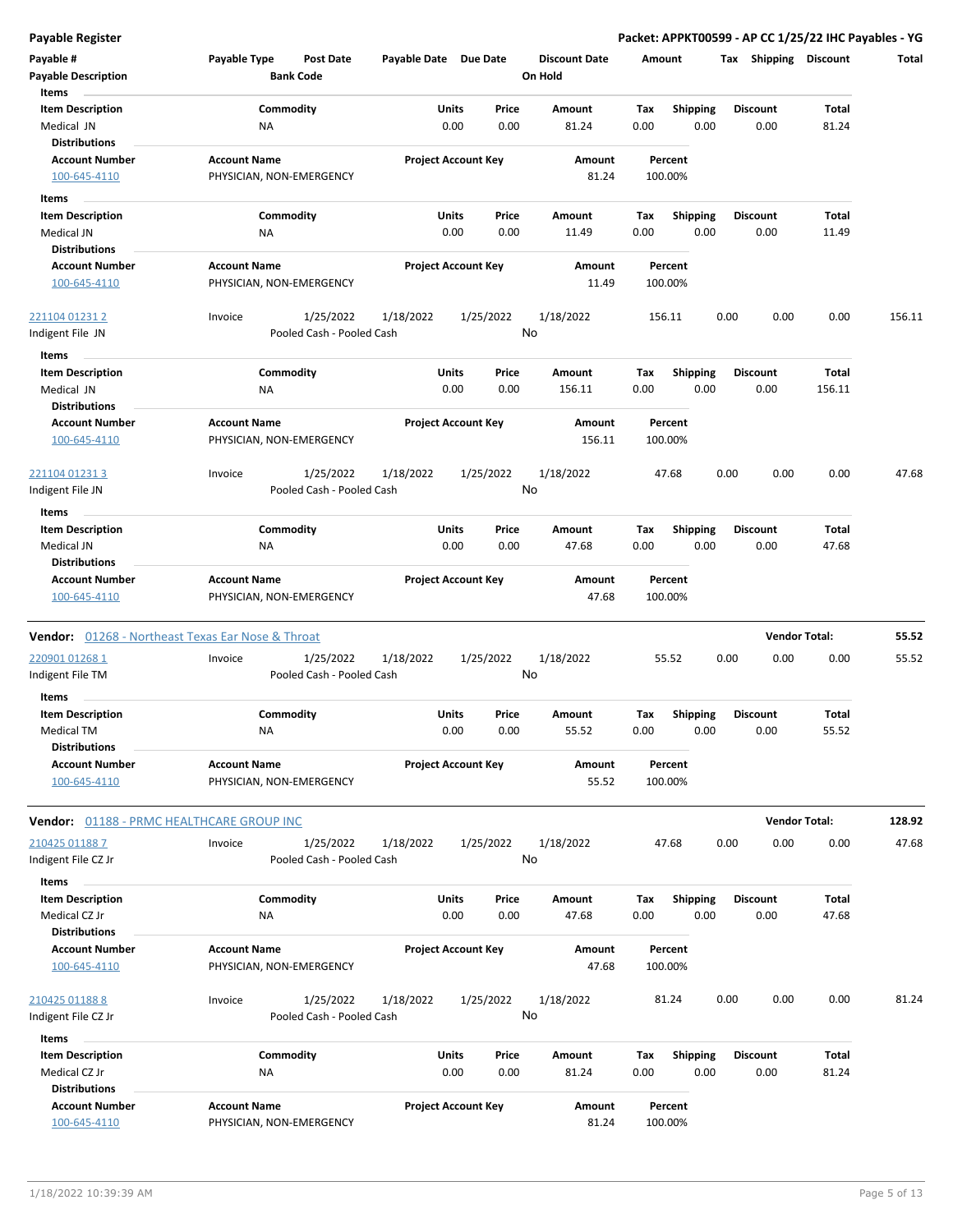| Payable Register                              |                                                     |                       |                            |                      |         |                 |      |                 | Packet: APPKT00599 - AP CC 1/25/22 IHC Payables - YG |        |
|-----------------------------------------------|-----------------------------------------------------|-----------------------|----------------------------|----------------------|---------|-----------------|------|-----------------|------------------------------------------------------|--------|
| Payable #                                     | Payable Type<br><b>Post Date</b>                    | Payable Date Due Date |                            | <b>Discount Date</b> | Amount  |                 |      |                 | Tax Shipping Discount                                | Total  |
| <b>Payable Description</b>                    | <b>Bank Code</b>                                    |                       |                            | On Hold              |         |                 |      |                 |                                                      |        |
| <b>Vendor:</b> 01269 - Quickvisit Urgent Care |                                                     |                       |                            |                      |         |                 |      |                 | <b>Vendor Total:</b>                                 | 114.36 |
| 210631 01269 1                                | Invoice<br>1/25/2022                                | 1/18/2022             | 1/25/2022                  | 1/18/2022            | 114.36  |                 | 0.00 | 0.00            | 0.00                                                 | 114.36 |
| Indigent File DJ Jr                           | Pooled Cash - Pooled Cash                           |                       |                            | No                   |         |                 |      |                 |                                                      |        |
| Items                                         |                                                     |                       |                            |                      |         |                 |      |                 |                                                      |        |
| <b>Item Description</b>                       | Commodity                                           | Units                 | Price                      | Amount               | Tax     | <b>Shipping</b> |      | <b>Discount</b> | Total                                                |        |
| Medical DJ Jr                                 | ΝA                                                  | 0.00                  | 0.00                       | 55.52                | 0.00    | 0.00            |      | 0.00            | 55.52                                                |        |
| <b>Distributions</b>                          |                                                     |                       |                            |                      |         |                 |      |                 |                                                      |        |
| <b>Account Number</b>                         | <b>Account Name</b>                                 |                       | <b>Project Account Key</b> | Amount               |         | Percent         |      |                 |                                                      |        |
| 100-645-4110                                  | PHYSICIAN, NON-EMERGENCY                            |                       |                            | 55.52                | 100.00% |                 |      |                 |                                                      |        |
| Items                                         |                                                     |                       |                            |                      |         |                 |      |                 |                                                      |        |
| <b>Item Description</b>                       | Commodity                                           | Units                 | Price                      | Amount               | Tax     | <b>Shipping</b> |      | Discount        | Total                                                |        |
| Medical DJ Jr                                 | NA                                                  | 0.00                  | 0.00                       | 0.78                 | 0.00    | 0.00            |      | 0.00            | 0.78                                                 |        |
| <b>Distributions</b>                          |                                                     |                       |                            |                      |         |                 |      |                 |                                                      |        |
| <b>Account Number</b>                         | <b>Account Name</b>                                 |                       | <b>Project Account Key</b> | Amount               |         | Percent         |      |                 |                                                      |        |
| 100-645-4110                                  | PHYSICIAN, NON-EMERGENCY                            |                       |                            | 0.78                 | 100.00% |                 |      |                 |                                                      |        |
| Items                                         |                                                     |                       |                            |                      |         |                 |      |                 |                                                      |        |
| <b>Item Description</b>                       | Commodity                                           | Units                 | Price                      | Amount               | Tax     | <b>Shipping</b> |      | Discount        | Total                                                |        |
| Medical DJ Jr                                 | NA                                                  | 0.00                  | 0.00                       | 25.12                | 0.00    | 0.00            |      | 0.00            | 25.12                                                |        |
| <b>Distributions</b>                          |                                                     |                       |                            |                      |         |                 |      |                 |                                                      |        |
| <b>Account Number</b>                         | <b>Account Name</b>                                 |                       | <b>Project Account Key</b> | Amount               |         | Percent         |      |                 |                                                      |        |
| 100-645-4110                                  | PHYSICIAN, NON-EMERGENCY                            |                       |                            | 25.12                | 100.00% |                 |      |                 |                                                      |        |
| Items                                         |                                                     |                       |                            |                      |         |                 |      |                 |                                                      |        |
| <b>Item Description</b>                       | Commodity                                           | Units                 | Price                      | Amount               | Тах     | <b>Shipping</b> |      | <b>Discount</b> | Total                                                |        |
| Medical DJ Jr                                 | <b>NA</b>                                           | 0.00                  | 0.00                       | 1.40                 | 0.00    | 0.00            |      | 0.00            | 1.40                                                 |        |
| <b>Distributions</b>                          |                                                     |                       |                            |                      |         |                 |      |                 |                                                      |        |
| <b>Account Number</b>                         | <b>Account Name</b>                                 |                       | <b>Project Account Key</b> | Amount               |         | Percent         |      |                 |                                                      |        |
| 100-645-4110                                  | PHYSICIAN, NON-EMERGENCY                            |                       |                            | 1.40                 | 100.00% |                 |      |                 |                                                      |        |
| Items                                         |                                                     |                       |                            |                      |         |                 |      |                 |                                                      |        |
| <b>Item Description</b>                       | Commodity                                           | Units                 | Price                      | Amount               | Tax     | <b>Shipping</b> |      | Discount        | Total                                                |        |
| Medical DJ Jr                                 | ΝA                                                  | 0.00                  | 0.00                       | 31.54                | 0.00    | 0.00            |      | 0.00            | 31.54                                                |        |
| <b>Distributions</b>                          |                                                     |                       |                            |                      |         |                 |      |                 |                                                      |        |
| <b>Account Number</b>                         | <b>Account Name</b>                                 |                       | <b>Project Account Key</b> | Amount               |         | Percent         |      |                 |                                                      |        |
| 100-645-4110                                  | PHYSICIAN, NON-EMERGENCY                            |                       |                            | 31.54                | 100.00% |                 |      |                 |                                                      |        |
|                                               | Vendor: 01265 - Radiology Associates of North Texas |                       |                            |                      |         |                 |      |                 | <b>Vendor Total:</b>                                 | 89.28  |
| 170305 01265 1                                | 1/25/2022<br>Invoice                                | 1/18/2022             | 1/25/2022                  | 1/18/2022            |         | 37.69           | 0.00 | 0.00            | 0.00                                                 | 37.69  |
| ndigent File JM                               | Pooled Cash - Pooled Cash                           |                       |                            | No                   |         |                 |      |                 |                                                      |        |
| Items                                         |                                                     |                       |                            |                      |         |                 |      |                 |                                                      |        |
| <b>Item Description</b>                       | Commodity                                           | Units                 | Price                      | Amount               | Tax     | Shipping        |      | <b>Discount</b> | Total                                                |        |
| Medical JM                                    | ΝA                                                  |                       | 0.00<br>0.00               | 37.69                | 0.00    | 0.00            |      | 0.00            | 37.69                                                |        |
| <b>Distributions</b>                          |                                                     |                       |                            |                      |         |                 |      |                 |                                                      |        |
| <b>Account Number</b>                         | <b>Account Name</b>                                 |                       | <b>Project Account Key</b> | Amount               |         | Percent         |      |                 |                                                      |        |
| 100-645-4110                                  | PHYSICIAN, NON-EMERGENCY                            |                       |                            | 37.69                | 100.00% |                 |      |                 |                                                      |        |
| SO15687 01265 1                               | 1/25/2022<br>Invoice                                | 1/18/2022             | 1/25/2022                  | 1/18/2022            |         | 51.59           | 0.00 | 0.00            | 0.00                                                 | 51.59  |
| Indigent File JB                              | Pooled Cash - Pooled Cash                           |                       |                            | No                   |         |                 |      |                 |                                                      |        |
| Items                                         |                                                     |                       |                            |                      |         |                 |      |                 |                                                      |        |
| <b>Item Description</b>                       | Commodity                                           | Units                 | Price                      | Amount               | Tax     | <b>Shipping</b> |      | Discount        | Total                                                |        |
| Medical JB                                    | <b>NA</b>                                           |                       | 0.00<br>0.00               | 32.08                | 0.00    | 0.00            |      | 0.00            | 32.08                                                |        |
| <b>Distributions</b>                          |                                                     |                       |                            |                      |         |                 |      |                 |                                                      |        |
| <b>Account Number</b>                         | <b>Account Name</b>                                 |                       | <b>Project Account Key</b> | Amount               |         | Percent         |      |                 |                                                      |        |
| 100-565-4050                                  | PRISONER MEDICAL                                    |                       |                            | 32.08                | 100.00% |                 |      |                 |                                                      |        |
| Items                                         |                                                     |                       |                            |                      |         |                 |      |                 |                                                      |        |
| <b>Item Description</b>                       | Commodity                                           | Units                 | Price                      | Amount               | Тах     | <b>Shipping</b> |      | <b>Discount</b> | Total                                                |        |
| Medical JB                                    | ΝA                                                  |                       | 0.00<br>0.00               | 19.51                | 0.00    | 0.00            |      | 0.00            | 19.51                                                |        |
| <b>Distributions</b>                          |                                                     |                       |                            |                      |         |                 |      |                 |                                                      |        |
| <b>Account Number</b>                         | <b>Account Name</b>                                 |                       | <b>Project Account Key</b> | Amount               |         | Percent         |      |                 |                                                      |        |
| 100-565-4050                                  | PRISONER MEDICAL                                    |                       |                            | 19.51                | 100.00% |                 |      |                 |                                                      |        |
|                                               |                                                     |                       |                            |                      |         |                 |      |                 |                                                      |        |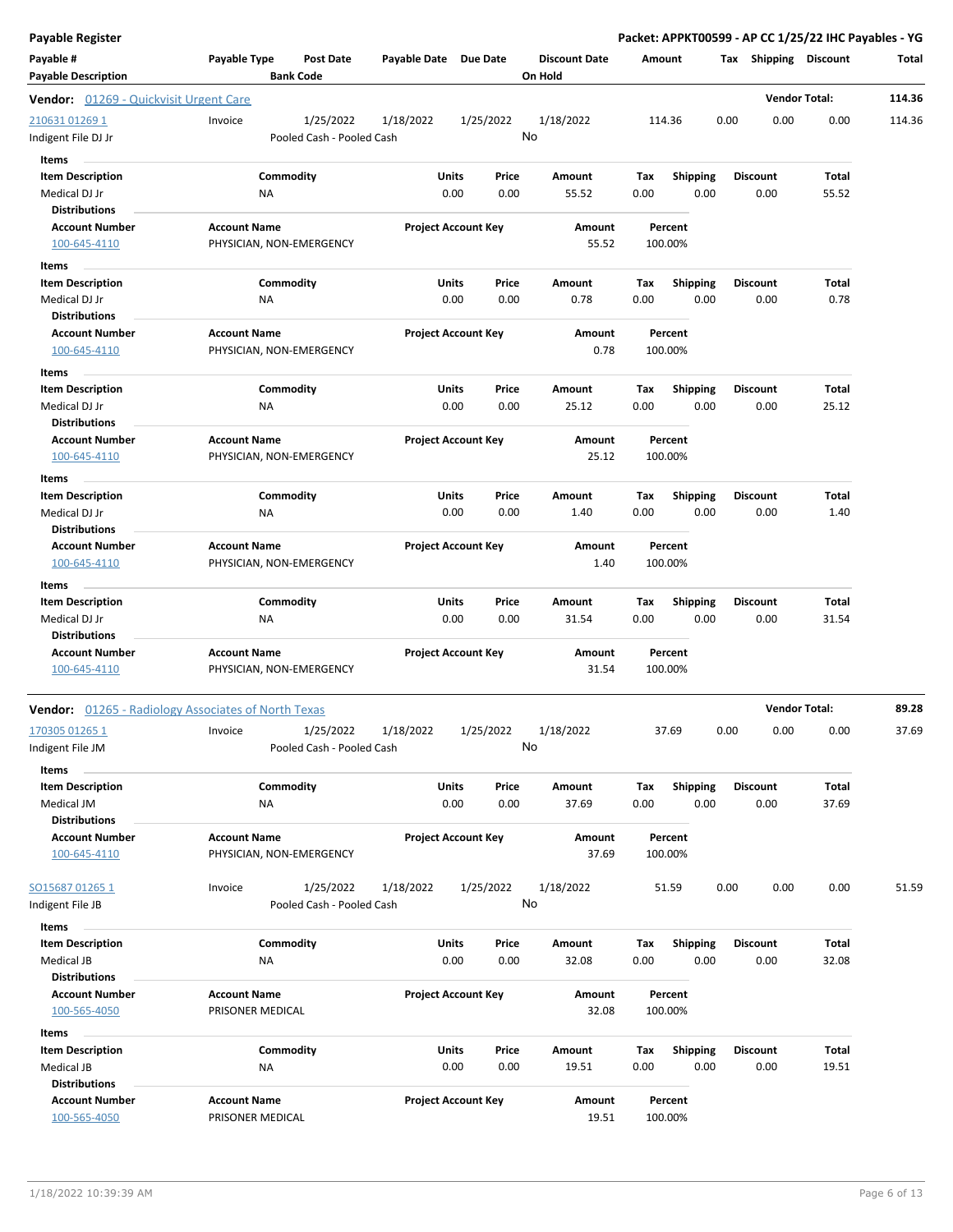| Payable Register                                                              |                                                   |                            |                 |                                 | Packet: APPKT00599 - AP CC 1/25/22 IHC Payables - YG |                         |                         |                       |              |
|-------------------------------------------------------------------------------|---------------------------------------------------|----------------------------|-----------------|---------------------------------|------------------------------------------------------|-------------------------|-------------------------|-----------------------|--------------|
| Payable #<br><b>Payable Description</b>                                       | Payable Type<br>Post Date<br><b>Bank Code</b>     | Payable Date Due Date      |                 | <b>Discount Date</b><br>On Hold | Amount                                               |                         | Tax Shipping Discount   |                       | <b>Total</b> |
| <b>Vendor:</b> 01217 - SINGLETON ASSOCIATES PA                                |                                                   |                            |                 |                                 |                                                      |                         |                         | <b>Vendor Total:</b>  | 177.76       |
| 210425 01217 8<br>Indigent File CZ Jr<br>Items                                | Invoice<br>1/25/2022<br>Pooled Cash - Pooled Cash | 1/18/2022                  | 1/25/2022<br>No | 1/18/2022                       | 177.76                                               | 0.00                    | 0.00                    | 0.00                  | 177.76       |
| <b>Item Description</b><br>Medical CZ Jr<br><b>Distributions</b>              | Commodity<br>ΝA                                   | Units<br>0.00              | Price<br>0.00   | Amount<br>118.42                | Tax<br>0.00                                          | <b>Shipping</b><br>0.00 | <b>Discount</b><br>0.00 | Total<br>118.42       |              |
| <b>Account Number</b><br>100-645-4110<br>Items                                | <b>Account Name</b><br>PHYSICIAN, NON-EMERGENCY   | <b>Project Account Key</b> |                 | Amount<br>118.42                | Percent<br>100.00%                                   |                         |                         |                       |              |
| <b>Item Description</b><br>Medical CZ Jr<br><b>Distributions</b>              | Commodity<br>ΝA                                   | Units<br>0.00              | Price<br>0.00   | Amount<br>59.34                 | Tax<br>0.00                                          | <b>Shipping</b><br>0.00 | <b>Discount</b><br>0.00 | <b>Total</b><br>59.34 |              |
| <b>Account Number</b><br>100-645-4110                                         | <b>Account Name</b><br>PHYSICIAN, NON-EMERGENCY   | <b>Project Account Key</b> |                 | Amount<br>59.34                 | Percent<br>100.00%                                   |                         |                         |                       |              |
| <b>Vendor:</b> 01121 - TEXOMA EMERGENCY PHYSICIANS                            |                                                   |                            |                 |                                 |                                                      |                         |                         | <b>Vendor Total:</b>  | 315.84       |
| <u>221103 01121 1</u><br>Indigent File AR<br>Items                            | 1/25/2022<br>Invoice<br>Pooled Cash - Pooled Cash | 1/18/2022                  | 1/25/2022<br>No | 1/18/2022                       | 107.42                                               | 0.00                    | 0.00                    | 0.00                  | 107.42       |
| <b>Item Description</b><br><b>Medical AR</b><br><b>Distributions</b>          | Commodity<br><b>NA</b>                            | Units<br>0.00              | Price<br>0.00   | Amount<br>101.00                | Tax<br>0.00                                          | <b>Shipping</b><br>0.00 | <b>Discount</b><br>0.00 | Total<br>101.00       |              |
| <b>Account Number</b><br>100-645-4110                                         | <b>Account Name</b><br>PHYSICIAN, NON-EMERGENCY   | <b>Project Account Key</b> |                 | Amount<br>101.00                | Percent<br>100.00%                                   |                         |                         |                       |              |
| Items<br><b>Item Description</b><br>Medical AR<br><b>Distributions</b>        | Commodity<br><b>NA</b>                            | Units<br>0.00              | Price<br>0.00   | Amount<br>6.42                  | Tax<br>0.00                                          | <b>Shipping</b><br>0.00 | <b>Discount</b><br>0.00 | Total<br>6.42         |              |
| <b>Account Number</b><br>100-645-4110                                         | <b>Account Name</b><br>PHYSICIAN, NON-EMERGENCY   | <b>Project Account Key</b> |                 | Amount<br>6.42                  | Percent<br>100.00%                                   |                         |                         |                       |              |
| SO38448 01121 1<br>Indigent File CK                                           | 1/25/2022<br>Invoice<br>Pooled Cash - Pooled Cash | 1/18/2022                  | 1/25/2022<br>No | 1/18/2022                       | 101.00                                               | 0.00                    | 0.00                    | 0.00                  | 101.00       |
| Items<br><b>Item Description</b>                                              | Commodity                                         | Units                      | Price           | Amount                          | Tax                                                  |                         | Shipping Discount       | <b>Total</b>          |              |
| Medical CK<br><b>Distributions</b>                                            | ΝA                                                | 0.00                       | 0.00            | 101.00                          | 0.00                                                 | 0.00                    | 0.00                    | 101.00                |              |
| <b>Account Number</b><br>100-565-4050                                         | <b>Account Name</b><br>PRISONER MEDICAL           | <b>Project Account Key</b> |                 | Amount<br>101.00                | Percent<br>100.00%                                   |                         |                         |                       |              |
| SO41364 01121 1<br>Indigent File BF                                           | 1/25/2022<br>Invoice<br>Pooled Cash - Pooled Cash | 1/18/2022                  | 1/25/2022<br>No | 1/18/2022                       | 107.42                                               | 0.00                    | 0.00                    | 0.00                  | 107.42       |
| Items<br><b>Item Description</b><br><b>Medical BF</b><br><b>Distributions</b> | Commodity<br>NA                                   | Units<br>0.00              | Price<br>0.00   | Amount<br>101.00                | Tax<br>0.00                                          | Shipping<br>0.00        | <b>Discount</b><br>0.00 | Total<br>101.00       |              |
| <b>Account Number</b><br>100-565-4050                                         | <b>Account Name</b><br>PRISONER MEDICAL           | <b>Project Account Key</b> |                 | Amount<br>101.00                | Percent<br>100.00%                                   |                         |                         |                       |              |
| Items<br><b>Item Description</b>                                              | Commodity                                         | Units                      | Price           | Amount                          | Тах                                                  | <b>Shipping</b>         | <b>Discount</b>         | Total                 |              |
| <b>Medical MF</b><br><b>Distributions</b>                                     | NA                                                | 0.00                       | 0.00            | 6.42                            | 0.00                                                 | 0.00                    | 0.00                    | 6.42                  |              |
| <b>Account Number</b><br>100-565-4050                                         | <b>Account Name</b><br>PRISONER MEDICAL           | <b>Project Account Key</b> |                 | Amount<br>6.42                  | Percent<br>100.00%                                   |                         |                         |                       |              |

**Vendor:** 01061 - TEXOMA MEDICAL CENTER **Vendor Total: 12,242.73**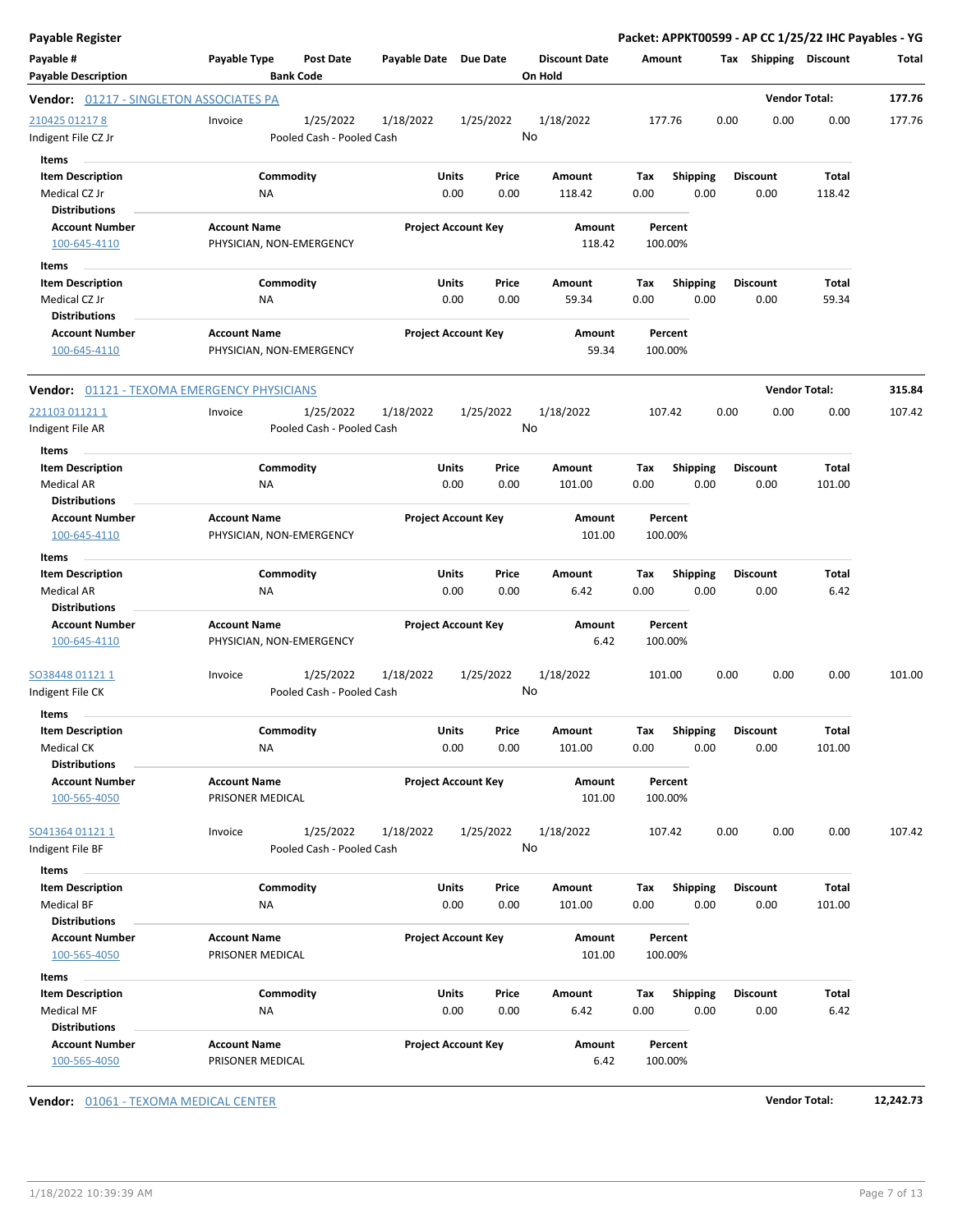| Payable #<br>Payable Type<br>Payable Date Due Date<br><b>Discount Date</b><br>Tax Shipping Discount<br><b>Post Date</b><br>Amount<br><b>Bank Code</b><br>On Hold<br><b>Payable Description</b><br>0.00<br>0.00<br>0.00<br>221205 01061 1<br>1/25/2022<br>1/18/2022<br>1/25/2022<br>1/18/2022<br>5,619.07<br>Invoice<br>No<br>Pooled Cash - Pooled Cash<br>Indigent File SM<br>Items<br>Commodity<br>Units<br><b>Item Description</b><br>Price<br>Amount<br>Tax<br><b>Shipping</b><br>Discount<br>Total<br><b>Medical SM</b><br>NA<br>0.00<br>0.00<br>0.00<br>0.00<br>0.00<br>5,619.07<br>5,619.07<br><b>Distributions</b><br><b>Account Name</b><br><b>Project Account Key</b><br><b>Account Number</b><br>Amount<br>Percent<br>HOSPITAL, INPATIENT<br>100-645-4130<br>5,619.07<br>100.00%<br>SO19103 01061 1<br>1/25/2022<br>1/18/2022<br>1/25/2022<br>1/18/2022<br>0.00<br>0.00<br>0.00<br>Invoice<br>2,784.86<br>No<br>Pooled Cash - Pooled Cash<br>Indigent File KA<br>Items<br><b>Item Description</b><br>Commodity<br>Units<br><b>Discount</b><br>Total<br>Price<br>Amount<br>Tax<br><b>Shipping</b><br>Medical KA<br>0.00<br>0.00<br>0.00<br>0.00<br>0.00<br>2,784.86<br>NA<br>2,784.86<br><b>Distributions</b><br><b>Account Name</b><br><b>Project Account Key</b><br><b>Account Number</b><br>Amount<br>Percent<br>2,784.86<br>100-565-4050<br>PRISONER MEDICAL<br>100.00%<br>1/25/2022<br>1/25/2022<br>1/18/2022<br>1/18/2022<br>2,268.55<br>0.00<br>0.00<br>0.00<br>SO19103 01061 2<br>Invoice<br>No<br>Pooled Cash - Pooled Cash<br>Indigent File KA<br>Items<br>Commodity<br>Units<br>Total<br><b>Item Description</b><br>Price<br>Amount<br>Tax<br><b>Shipping</b><br>Discount<br>0.00<br>0.00<br>0.00<br><b>Medical KA</b><br>0.00<br>2,268.55<br>0.00<br>2,268.55<br>ΝA<br>Distributions<br><b>Account Name</b><br><b>Project Account Key</b><br><b>Account Number</b><br>Amount<br>Percent<br>PRISONER MEDICAL<br>2,268.55<br>100.00%<br>100-565-4050<br>1/25/2022<br>1/25/2022<br>1/18/2022<br>1/18/2022<br>793.98<br>0.00<br>0.00<br>0.00<br>SO19600 010611<br>Invoice<br>No<br>Pooled Cash - Pooled Cash<br>Indigent File JF<br>Items<br><b>Item Description</b><br>Commodity<br>Units<br>Shipping<br>Price<br>Amount<br>Tax<br>Discount<br>Total<br>0.00<br>Medical JF<br>NA<br>0.00<br>793.98<br>0.00<br>0.00<br>0.00<br>793.98<br><b>Distributions</b><br><b>Account Number</b><br><b>Account Name</b><br><b>Project Account Key</b><br>Amount<br>Percent<br>PRISONER MEDICAL<br>793.98<br>100.00%<br>100-565-4050<br>1/25/2022<br>1/18/2022<br>1/25/2022<br>1/18/2022<br>0.00<br>SO41322 01061 1<br>Invoice<br>776.27<br>0.00<br>0.00<br>No<br>Indigent File BW<br>Pooled Cash - Pooled Cash | Total<br>5,619.07<br>2,784.86 |
|-----------------------------------------------------------------------------------------------------------------------------------------------------------------------------------------------------------------------------------------------------------------------------------------------------------------------------------------------------------------------------------------------------------------------------------------------------------------------------------------------------------------------------------------------------------------------------------------------------------------------------------------------------------------------------------------------------------------------------------------------------------------------------------------------------------------------------------------------------------------------------------------------------------------------------------------------------------------------------------------------------------------------------------------------------------------------------------------------------------------------------------------------------------------------------------------------------------------------------------------------------------------------------------------------------------------------------------------------------------------------------------------------------------------------------------------------------------------------------------------------------------------------------------------------------------------------------------------------------------------------------------------------------------------------------------------------------------------------------------------------------------------------------------------------------------------------------------------------------------------------------------------------------------------------------------------------------------------------------------------------------------------------------------------------------------------------------------------------------------------------------------------------------------------------------------------------------------------------------------------------------------------------------------------------------------------------------------------------------------------------------------------------------------------------------------------------------------------------------------------------------------------------------------------------------------------------------------------------------------------------------------------------------------------------------------------------------------------------|-------------------------------|
|                                                                                                                                                                                                                                                                                                                                                                                                                                                                                                                                                                                                                                                                                                                                                                                                                                                                                                                                                                                                                                                                                                                                                                                                                                                                                                                                                                                                                                                                                                                                                                                                                                                                                                                                                                                                                                                                                                                                                                                                                                                                                                                                                                                                                                                                                                                                                                                                                                                                                                                                                                                                                                                                                                                       |                               |
|                                                                                                                                                                                                                                                                                                                                                                                                                                                                                                                                                                                                                                                                                                                                                                                                                                                                                                                                                                                                                                                                                                                                                                                                                                                                                                                                                                                                                                                                                                                                                                                                                                                                                                                                                                                                                                                                                                                                                                                                                                                                                                                                                                                                                                                                                                                                                                                                                                                                                                                                                                                                                                                                                                                       |                               |
|                                                                                                                                                                                                                                                                                                                                                                                                                                                                                                                                                                                                                                                                                                                                                                                                                                                                                                                                                                                                                                                                                                                                                                                                                                                                                                                                                                                                                                                                                                                                                                                                                                                                                                                                                                                                                                                                                                                                                                                                                                                                                                                                                                                                                                                                                                                                                                                                                                                                                                                                                                                                                                                                                                                       |                               |
|                                                                                                                                                                                                                                                                                                                                                                                                                                                                                                                                                                                                                                                                                                                                                                                                                                                                                                                                                                                                                                                                                                                                                                                                                                                                                                                                                                                                                                                                                                                                                                                                                                                                                                                                                                                                                                                                                                                                                                                                                                                                                                                                                                                                                                                                                                                                                                                                                                                                                                                                                                                                                                                                                                                       |                               |
|                                                                                                                                                                                                                                                                                                                                                                                                                                                                                                                                                                                                                                                                                                                                                                                                                                                                                                                                                                                                                                                                                                                                                                                                                                                                                                                                                                                                                                                                                                                                                                                                                                                                                                                                                                                                                                                                                                                                                                                                                                                                                                                                                                                                                                                                                                                                                                                                                                                                                                                                                                                                                                                                                                                       |                               |
|                                                                                                                                                                                                                                                                                                                                                                                                                                                                                                                                                                                                                                                                                                                                                                                                                                                                                                                                                                                                                                                                                                                                                                                                                                                                                                                                                                                                                                                                                                                                                                                                                                                                                                                                                                                                                                                                                                                                                                                                                                                                                                                                                                                                                                                                                                                                                                                                                                                                                                                                                                                                                                                                                                                       |                               |
|                                                                                                                                                                                                                                                                                                                                                                                                                                                                                                                                                                                                                                                                                                                                                                                                                                                                                                                                                                                                                                                                                                                                                                                                                                                                                                                                                                                                                                                                                                                                                                                                                                                                                                                                                                                                                                                                                                                                                                                                                                                                                                                                                                                                                                                                                                                                                                                                                                                                                                                                                                                                                                                                                                                       |                               |
|                                                                                                                                                                                                                                                                                                                                                                                                                                                                                                                                                                                                                                                                                                                                                                                                                                                                                                                                                                                                                                                                                                                                                                                                                                                                                                                                                                                                                                                                                                                                                                                                                                                                                                                                                                                                                                                                                                                                                                                                                                                                                                                                                                                                                                                                                                                                                                                                                                                                                                                                                                                                                                                                                                                       |                               |
|                                                                                                                                                                                                                                                                                                                                                                                                                                                                                                                                                                                                                                                                                                                                                                                                                                                                                                                                                                                                                                                                                                                                                                                                                                                                                                                                                                                                                                                                                                                                                                                                                                                                                                                                                                                                                                                                                                                                                                                                                                                                                                                                                                                                                                                                                                                                                                                                                                                                                                                                                                                                                                                                                                                       |                               |
|                                                                                                                                                                                                                                                                                                                                                                                                                                                                                                                                                                                                                                                                                                                                                                                                                                                                                                                                                                                                                                                                                                                                                                                                                                                                                                                                                                                                                                                                                                                                                                                                                                                                                                                                                                                                                                                                                                                                                                                                                                                                                                                                                                                                                                                                                                                                                                                                                                                                                                                                                                                                                                                                                                                       |                               |
|                                                                                                                                                                                                                                                                                                                                                                                                                                                                                                                                                                                                                                                                                                                                                                                                                                                                                                                                                                                                                                                                                                                                                                                                                                                                                                                                                                                                                                                                                                                                                                                                                                                                                                                                                                                                                                                                                                                                                                                                                                                                                                                                                                                                                                                                                                                                                                                                                                                                                                                                                                                                                                                                                                                       |                               |
|                                                                                                                                                                                                                                                                                                                                                                                                                                                                                                                                                                                                                                                                                                                                                                                                                                                                                                                                                                                                                                                                                                                                                                                                                                                                                                                                                                                                                                                                                                                                                                                                                                                                                                                                                                                                                                                                                                                                                                                                                                                                                                                                                                                                                                                                                                                                                                                                                                                                                                                                                                                                                                                                                                                       |                               |
|                                                                                                                                                                                                                                                                                                                                                                                                                                                                                                                                                                                                                                                                                                                                                                                                                                                                                                                                                                                                                                                                                                                                                                                                                                                                                                                                                                                                                                                                                                                                                                                                                                                                                                                                                                                                                                                                                                                                                                                                                                                                                                                                                                                                                                                                                                                                                                                                                                                                                                                                                                                                                                                                                                                       |                               |
|                                                                                                                                                                                                                                                                                                                                                                                                                                                                                                                                                                                                                                                                                                                                                                                                                                                                                                                                                                                                                                                                                                                                                                                                                                                                                                                                                                                                                                                                                                                                                                                                                                                                                                                                                                                                                                                                                                                                                                                                                                                                                                                                                                                                                                                                                                                                                                                                                                                                                                                                                                                                                                                                                                                       | 2,268.55                      |
|                                                                                                                                                                                                                                                                                                                                                                                                                                                                                                                                                                                                                                                                                                                                                                                                                                                                                                                                                                                                                                                                                                                                                                                                                                                                                                                                                                                                                                                                                                                                                                                                                                                                                                                                                                                                                                                                                                                                                                                                                                                                                                                                                                                                                                                                                                                                                                                                                                                                                                                                                                                                                                                                                                                       |                               |
|                                                                                                                                                                                                                                                                                                                                                                                                                                                                                                                                                                                                                                                                                                                                                                                                                                                                                                                                                                                                                                                                                                                                                                                                                                                                                                                                                                                                                                                                                                                                                                                                                                                                                                                                                                                                                                                                                                                                                                                                                                                                                                                                                                                                                                                                                                                                                                                                                                                                                                                                                                                                                                                                                                                       |                               |
|                                                                                                                                                                                                                                                                                                                                                                                                                                                                                                                                                                                                                                                                                                                                                                                                                                                                                                                                                                                                                                                                                                                                                                                                                                                                                                                                                                                                                                                                                                                                                                                                                                                                                                                                                                                                                                                                                                                                                                                                                                                                                                                                                                                                                                                                                                                                                                                                                                                                                                                                                                                                                                                                                                                       |                               |
|                                                                                                                                                                                                                                                                                                                                                                                                                                                                                                                                                                                                                                                                                                                                                                                                                                                                                                                                                                                                                                                                                                                                                                                                                                                                                                                                                                                                                                                                                                                                                                                                                                                                                                                                                                                                                                                                                                                                                                                                                                                                                                                                                                                                                                                                                                                                                                                                                                                                                                                                                                                                                                                                                                                       |                               |
|                                                                                                                                                                                                                                                                                                                                                                                                                                                                                                                                                                                                                                                                                                                                                                                                                                                                                                                                                                                                                                                                                                                                                                                                                                                                                                                                                                                                                                                                                                                                                                                                                                                                                                                                                                                                                                                                                                                                                                                                                                                                                                                                                                                                                                                                                                                                                                                                                                                                                                                                                                                                                                                                                                                       |                               |
|                                                                                                                                                                                                                                                                                                                                                                                                                                                                                                                                                                                                                                                                                                                                                                                                                                                                                                                                                                                                                                                                                                                                                                                                                                                                                                                                                                                                                                                                                                                                                                                                                                                                                                                                                                                                                                                                                                                                                                                                                                                                                                                                                                                                                                                                                                                                                                                                                                                                                                                                                                                                                                                                                                                       |                               |
|                                                                                                                                                                                                                                                                                                                                                                                                                                                                                                                                                                                                                                                                                                                                                                                                                                                                                                                                                                                                                                                                                                                                                                                                                                                                                                                                                                                                                                                                                                                                                                                                                                                                                                                                                                                                                                                                                                                                                                                                                                                                                                                                                                                                                                                                                                                                                                                                                                                                                                                                                                                                                                                                                                                       | 793.98                        |
|                                                                                                                                                                                                                                                                                                                                                                                                                                                                                                                                                                                                                                                                                                                                                                                                                                                                                                                                                                                                                                                                                                                                                                                                                                                                                                                                                                                                                                                                                                                                                                                                                                                                                                                                                                                                                                                                                                                                                                                                                                                                                                                                                                                                                                                                                                                                                                                                                                                                                                                                                                                                                                                                                                                       |                               |
|                                                                                                                                                                                                                                                                                                                                                                                                                                                                                                                                                                                                                                                                                                                                                                                                                                                                                                                                                                                                                                                                                                                                                                                                                                                                                                                                                                                                                                                                                                                                                                                                                                                                                                                                                                                                                                                                                                                                                                                                                                                                                                                                                                                                                                                                                                                                                                                                                                                                                                                                                                                                                                                                                                                       |                               |
|                                                                                                                                                                                                                                                                                                                                                                                                                                                                                                                                                                                                                                                                                                                                                                                                                                                                                                                                                                                                                                                                                                                                                                                                                                                                                                                                                                                                                                                                                                                                                                                                                                                                                                                                                                                                                                                                                                                                                                                                                                                                                                                                                                                                                                                                                                                                                                                                                                                                                                                                                                                                                                                                                                                       |                               |
|                                                                                                                                                                                                                                                                                                                                                                                                                                                                                                                                                                                                                                                                                                                                                                                                                                                                                                                                                                                                                                                                                                                                                                                                                                                                                                                                                                                                                                                                                                                                                                                                                                                                                                                                                                                                                                                                                                                                                                                                                                                                                                                                                                                                                                                                                                                                                                                                                                                                                                                                                                                                                                                                                                                       |                               |
|                                                                                                                                                                                                                                                                                                                                                                                                                                                                                                                                                                                                                                                                                                                                                                                                                                                                                                                                                                                                                                                                                                                                                                                                                                                                                                                                                                                                                                                                                                                                                                                                                                                                                                                                                                                                                                                                                                                                                                                                                                                                                                                                                                                                                                                                                                                                                                                                                                                                                                                                                                                                                                                                                                                       |                               |
|                                                                                                                                                                                                                                                                                                                                                                                                                                                                                                                                                                                                                                                                                                                                                                                                                                                                                                                                                                                                                                                                                                                                                                                                                                                                                                                                                                                                                                                                                                                                                                                                                                                                                                                                                                                                                                                                                                                                                                                                                                                                                                                                                                                                                                                                                                                                                                                                                                                                                                                                                                                                                                                                                                                       |                               |
|                                                                                                                                                                                                                                                                                                                                                                                                                                                                                                                                                                                                                                                                                                                                                                                                                                                                                                                                                                                                                                                                                                                                                                                                                                                                                                                                                                                                                                                                                                                                                                                                                                                                                                                                                                                                                                                                                                                                                                                                                                                                                                                                                                                                                                                                                                                                                                                                                                                                                                                                                                                                                                                                                                                       | 776.27                        |
| Items                                                                                                                                                                                                                                                                                                                                                                                                                                                                                                                                                                                                                                                                                                                                                                                                                                                                                                                                                                                                                                                                                                                                                                                                                                                                                                                                                                                                                                                                                                                                                                                                                                                                                                                                                                                                                                                                                                                                                                                                                                                                                                                                                                                                                                                                                                                                                                                                                                                                                                                                                                                                                                                                                                                 |                               |
| <b>Units</b><br><b>Total</b><br><b>Item Description</b><br>Commodity<br>Price<br>Amount<br><b>Shipping</b><br>Tax<br><b>Discount</b>                                                                                                                                                                                                                                                                                                                                                                                                                                                                                                                                                                                                                                                                                                                                                                                                                                                                                                                                                                                                                                                                                                                                                                                                                                                                                                                                                                                                                                                                                                                                                                                                                                                                                                                                                                                                                                                                                                                                                                                                                                                                                                                                                                                                                                                                                                                                                                                                                                                                                                                                                                                  |                               |
| 0.00<br>0.00<br>0.00<br>776.27<br>0.00<br>0.00<br>776.27<br>Medical BW<br>NA<br><b>Distributions</b>                                                                                                                                                                                                                                                                                                                                                                                                                                                                                                                                                                                                                                                                                                                                                                                                                                                                                                                                                                                                                                                                                                                                                                                                                                                                                                                                                                                                                                                                                                                                                                                                                                                                                                                                                                                                                                                                                                                                                                                                                                                                                                                                                                                                                                                                                                                                                                                                                                                                                                                                                                                                                  |                               |
| <b>Account Number</b><br><b>Account Name</b><br><b>Project Account Key</b><br>Amount<br>Percent<br>776.27<br>100-565-4050<br>PRISONER MEDICAL<br>100.00%                                                                                                                                                                                                                                                                                                                                                                                                                                                                                                                                                                                                                                                                                                                                                                                                                                                                                                                                                                                                                                                                                                                                                                                                                                                                                                                                                                                                                                                                                                                                                                                                                                                                                                                                                                                                                                                                                                                                                                                                                                                                                                                                                                                                                                                                                                                                                                                                                                                                                                                                                              |                               |
| <b>Vendor Total:</b><br><b>Vendor: 00122 - TEXOMA NEUROLOGY ASSOCIATES</b>                                                                                                                                                                                                                                                                                                                                                                                                                                                                                                                                                                                                                                                                                                                                                                                                                                                                                                                                                                                                                                                                                                                                                                                                                                                                                                                                                                                                                                                                                                                                                                                                                                                                                                                                                                                                                                                                                                                                                                                                                                                                                                                                                                                                                                                                                                                                                                                                                                                                                                                                                                                                                                            | 695.42                        |
| 115.75<br>0.00<br>0.00<br>0.00<br>SO19103 00122 1<br>Invoice<br>1/25/2022<br>1/18/2022<br>1/25/2022<br>1/18/2022                                                                                                                                                                                                                                                                                                                                                                                                                                                                                                                                                                                                                                                                                                                                                                                                                                                                                                                                                                                                                                                                                                                                                                                                                                                                                                                                                                                                                                                                                                                                                                                                                                                                                                                                                                                                                                                                                                                                                                                                                                                                                                                                                                                                                                                                                                                                                                                                                                                                                                                                                                                                      | 115.75                        |
| No<br>Pooled Cash - Pooled Cash<br>Indigent File KA                                                                                                                                                                                                                                                                                                                                                                                                                                                                                                                                                                                                                                                                                                                                                                                                                                                                                                                                                                                                                                                                                                                                                                                                                                                                                                                                                                                                                                                                                                                                                                                                                                                                                                                                                                                                                                                                                                                                                                                                                                                                                                                                                                                                                                                                                                                                                                                                                                                                                                                                                                                                                                                                   |                               |
| Items                                                                                                                                                                                                                                                                                                                                                                                                                                                                                                                                                                                                                                                                                                                                                                                                                                                                                                                                                                                                                                                                                                                                                                                                                                                                                                                                                                                                                                                                                                                                                                                                                                                                                                                                                                                                                                                                                                                                                                                                                                                                                                                                                                                                                                                                                                                                                                                                                                                                                                                                                                                                                                                                                                                 |                               |
| Commodity<br>Units<br>Shipping<br>Total<br><b>Item Description</b><br>Price<br>Amount<br>Tax<br>Discount                                                                                                                                                                                                                                                                                                                                                                                                                                                                                                                                                                                                                                                                                                                                                                                                                                                                                                                                                                                                                                                                                                                                                                                                                                                                                                                                                                                                                                                                                                                                                                                                                                                                                                                                                                                                                                                                                                                                                                                                                                                                                                                                                                                                                                                                                                                                                                                                                                                                                                                                                                                                              |                               |
| 0.00<br>0.00<br>Medical KA<br>NA<br>0.00<br>115.75<br>0.00<br>0.00<br>115.75                                                                                                                                                                                                                                                                                                                                                                                                                                                                                                                                                                                                                                                                                                                                                                                                                                                                                                                                                                                                                                                                                                                                                                                                                                                                                                                                                                                                                                                                                                                                                                                                                                                                                                                                                                                                                                                                                                                                                                                                                                                                                                                                                                                                                                                                                                                                                                                                                                                                                                                                                                                                                                          |                               |
| <b>Distributions</b>                                                                                                                                                                                                                                                                                                                                                                                                                                                                                                                                                                                                                                                                                                                                                                                                                                                                                                                                                                                                                                                                                                                                                                                                                                                                                                                                                                                                                                                                                                                                                                                                                                                                                                                                                                                                                                                                                                                                                                                                                                                                                                                                                                                                                                                                                                                                                                                                                                                                                                                                                                                                                                                                                                  |                               |
| <b>Account Name</b><br><b>Project Account Key</b><br><b>Account Number</b><br>Amount<br>Percent<br>115.75<br>100-565-4050<br>PRISONER MEDICAL<br>100.00%                                                                                                                                                                                                                                                                                                                                                                                                                                                                                                                                                                                                                                                                                                                                                                                                                                                                                                                                                                                                                                                                                                                                                                                                                                                                                                                                                                                                                                                                                                                                                                                                                                                                                                                                                                                                                                                                                                                                                                                                                                                                                                                                                                                                                                                                                                                                                                                                                                                                                                                                                              |                               |
| SO19103 00122 2<br>1/25/2022<br>1/18/2022<br>1/25/2022<br>1/18/2022<br>45.48<br>0.00<br>0.00<br>0.00<br>Invoice<br>No<br>Pooled Cash - Pooled Cash<br>Indigent File KA                                                                                                                                                                                                                                                                                                                                                                                                                                                                                                                                                                                                                                                                                                                                                                                                                                                                                                                                                                                                                                                                                                                                                                                                                                                                                                                                                                                                                                                                                                                                                                                                                                                                                                                                                                                                                                                                                                                                                                                                                                                                                                                                                                                                                                                                                                                                                                                                                                                                                                                                                | 45.48                         |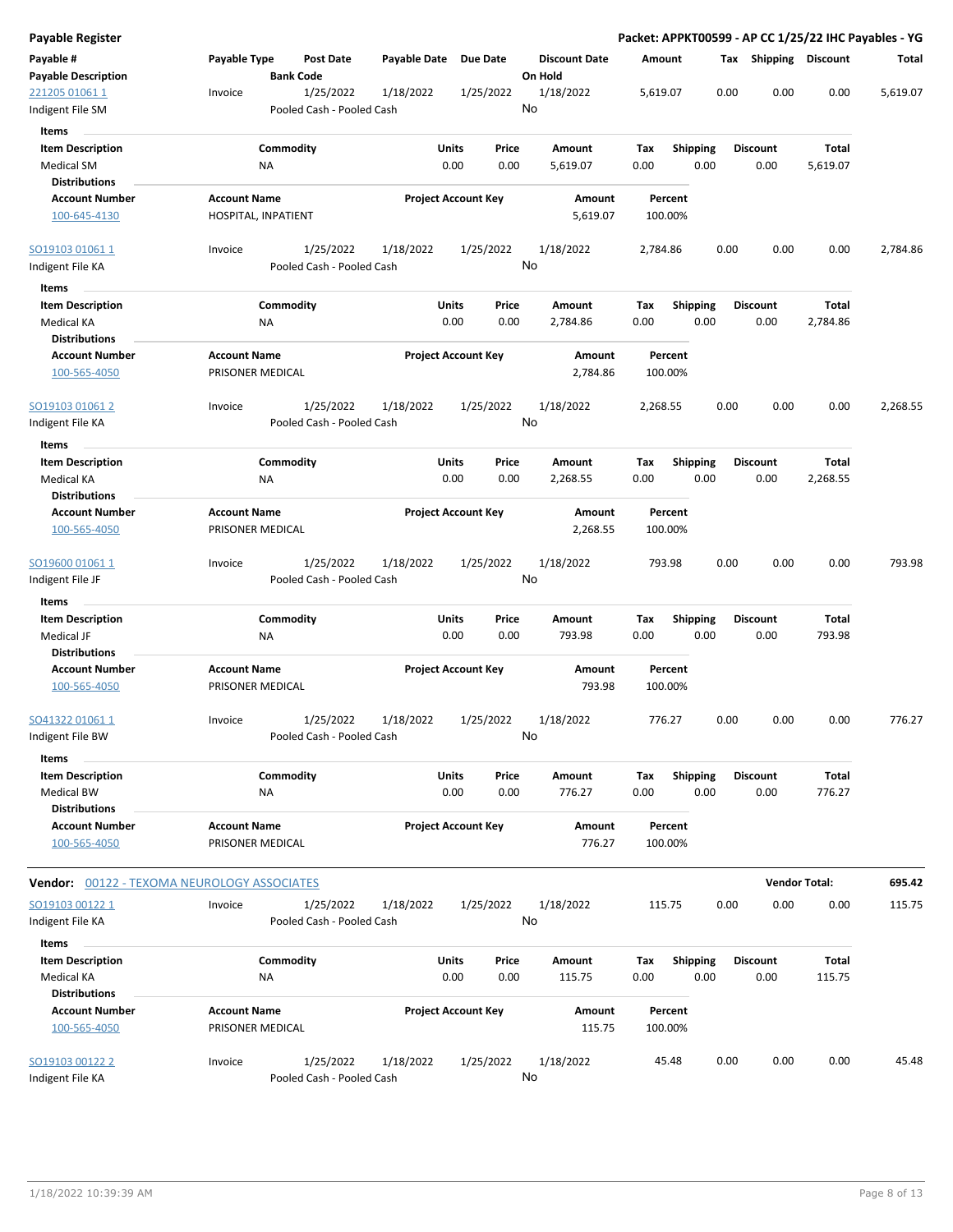| Payable #                             | Payable Type                            | Post Date                              | Payable Date Due Date |                            | <b>Discount Date</b> | Amount             |                 |      | Tax Shipping    | <b>Discount</b> | <b>Total</b> |
|---------------------------------------|-----------------------------------------|----------------------------------------|-----------------------|----------------------------|----------------------|--------------------|-----------------|------|-----------------|-----------------|--------------|
| <b>Payable Description</b><br>Items   |                                         | <b>Bank Code</b>                       |                       |                            | On Hold              |                    |                 |      |                 |                 |              |
| <b>Item Description</b>               | Commodity                               |                                        | Units                 | Price                      | Amount               | Tax                | <b>Shipping</b> |      | <b>Discount</b> | Total           |              |
| Medical KA<br><b>Distributions</b>    | NA                                      |                                        |                       | 0.00<br>0.00               | 45.48                | 0.00               | 0.00            |      | 0.00            | 45.48           |              |
| <b>Account Number</b>                 | <b>Account Name</b>                     |                                        |                       | <b>Project Account Key</b> | Amount               | Percent            |                 |      |                 |                 |              |
| 100-565-4050                          | PRISONER MEDICAL                        |                                        |                       |                            | 45.48                | 100.00%            |                 |      |                 |                 |              |
| SO19103 00122 3                       | Invoice                                 | 1/25/2022                              | 1/18/2022             | 1/25/2022                  | 1/18/2022            | 45.48              |                 | 0.00 | 0.00            | 0.00            | 45.48        |
| Indigent File KA                      |                                         | Pooled Cash - Pooled Cash              |                       |                            | No                   |                    |                 |      |                 |                 |              |
| Items                                 |                                         |                                        |                       |                            |                      |                    |                 |      |                 |                 |              |
| <b>Item Description</b>               | Commodity                               |                                        | Units                 | Price                      | Amount               | Tax                | <b>Shipping</b> |      | <b>Discount</b> | Total           |              |
| Medical KA                            | ΝA                                      |                                        |                       | 0.00<br>0.00               | 45.48                | 0.00               | 0.00            |      | 0.00            | 45.48           |              |
| <b>Distributions</b>                  |                                         |                                        |                       |                            |                      |                    |                 |      |                 |                 |              |
| <b>Account Number</b><br>100-565-4050 | <b>Account Name</b><br>PRISONER MEDICAL |                                        |                       | <b>Project Account Key</b> | Amount<br>45.48      | Percent<br>100.00% |                 |      |                 |                 |              |
| SO19103 00122 4                       | Invoice                                 | 1/25/2022                              | 1/18/2022             | 1/25/2022                  | 1/18/2022            | 103.45             |                 | 0.00 | 0.00            | 0.00            | 103.45       |
| Indigent File KA<br>Items             |                                         | Pooled Cash - Pooled Cash              |                       |                            | No                   |                    |                 |      |                 |                 |              |
| <b>Item Description</b>               | Commodity                               |                                        | Units                 | Price                      | Amount               | Tax                | Shipping        |      | <b>Discount</b> | Total           |              |
| Medical KA                            | NA                                      |                                        |                       | 0.00<br>0.00               | 103.45               | 0.00               | 0.00            |      | 0.00            | 103.45          |              |
| <b>Distributions</b>                  |                                         |                                        |                       |                            |                      |                    |                 |      |                 |                 |              |
| <b>Account Number</b>                 | <b>Account Name</b>                     |                                        |                       | <b>Project Account Key</b> | Amount               | Percent            |                 |      |                 |                 |              |
| 100-565-4050                          | PRISONER MEDICAL                        |                                        |                       |                            | 103.45               | 100.00%            |                 |      |                 |                 |              |
| SO19103 00122 5<br>Indigent File KA   | Invoice                                 | 1/25/2022<br>Pooled Cash - Pooled Cash | 1/18/2022             | 1/25/2022                  | 1/18/2022<br>No      | 159.31             |                 | 0.00 | 0.00            | 0.00            | 159.31       |
| Items                                 |                                         |                                        |                       |                            |                      |                    |                 |      |                 |                 |              |
| <b>Item Description</b>               | Commodity                               |                                        | Units                 | Price                      | Amount               | Tax                | <b>Shipping</b> |      | <b>Discount</b> | Total           |              |
| Medical KA                            | NA                                      |                                        |                       | 0.00<br>0.00               | 159.31               | 0.00               | 0.00            |      | 0.00            | 159.31          |              |
| <b>Distributions</b>                  |                                         |                                        |                       |                            |                      |                    |                 |      |                 |                 |              |
| <b>Account Number</b><br>100-565-4050 | <b>Account Name</b><br>PRISONER MEDICAL |                                        |                       | <b>Project Account Key</b> | Amount<br>159.31     | Percent<br>100.00% |                 |      |                 |                 |              |
| SO19103 00122 6<br>Indigent File KA   | Invoice                                 | 1/25/2022<br>Pooled Cash - Pooled Cash | 1/18/2022             | 1/25/2022                  | 1/18/2022<br>No      | 61.17              |                 | 0.00 | 0.00            | 0.00            | 61.17        |
| Items                                 |                                         |                                        |                       |                            |                      |                    |                 |      |                 |                 |              |
| <b>Item Description</b>               | Commodity                               |                                        | Units                 | Price                      | Amount               | Тах                | <b>Shipping</b> |      | <b>Discount</b> | Total           |              |
| Medical KA<br><b>Distributions</b>    | <b>NA</b>                               |                                        |                       | 0.00<br>0.00               | 61.17                | 0.00               | 0.00            |      | 0.00            | 61.17           |              |
| <b>Account Number</b><br>100-565-4050 | <b>Account Name</b><br>PRISONER MEDICAL |                                        |                       | <b>Project Account Key</b> | Amount<br>61.17      | Percent<br>100.00% |                 |      |                 |                 |              |
| SO19103 00122 7<br>Indigent File KA   | Invoice                                 | 1/25/2022<br>Pooled Cash - Pooled Cash | 1/18/2022             | 1/25/2022                  | 1/18/2022<br>No      | 120.14             |                 | 0.00 | 0.00            | 0.00            | 120.14       |
| Items                                 |                                         |                                        |                       |                            |                      |                    |                 |      |                 |                 |              |
| <b>Item Description</b>               | Commodity                               |                                        | Units                 | Price                      | Amount               | Tax                | <b>Shipping</b> |      | <b>Discount</b> | Total           |              |
| Medical KA<br><b>Distributions</b>    | NA                                      |                                        |                       | 0.00<br>0.00               | 120.14               | 0.00               | 0.00            |      | 0.00            | 120.14          |              |
| <b>Account Number</b>                 | <b>Account Name</b>                     |                                        |                       | <b>Project Account Key</b> | Amount               | Percent            |                 |      |                 |                 |              |
| 100-565-4050                          | PRISONER MEDICAL                        |                                        |                       |                            | 120.14               | 100.00%            |                 |      |                 |                 |              |
| SO19103 00122 8<br>Indigent File KA   | Invoice                                 | 1/25/2022<br>Pooled Cash - Pooled Cash | 1/18/2022             | 1/25/2022                  | 1/18/2022<br>No      | 44.64              |                 | 0.00 | 0.00            | 0.00            | 44.64        |
| Items                                 |                                         |                                        |                       |                            |                      |                    |                 |      |                 |                 |              |
| <b>Item Description</b>               | Commodity                               |                                        | Units                 | Price                      | Amount               | Tax                | <b>Shipping</b> |      | <b>Discount</b> | Total           |              |
| Medical KA                            | ΝA                                      |                                        |                       | 0.00<br>0.00               | 44.64                | 0.00               | 0.00            |      | 0.00            | 44.64           |              |
| <b>Distributions</b>                  |                                         |                                        |                       |                            |                      |                    |                 |      |                 |                 |              |
| <b>Account Number</b>                 | <b>Account Name</b>                     |                                        |                       | <b>Project Account Key</b> | Amount               | Percent            |                 |      |                 |                 |              |
| 100-565-4050                          | PRISONER MEDICAL                        |                                        |                       |                            | 44.64                | 100.00%            |                 |      |                 |                 |              |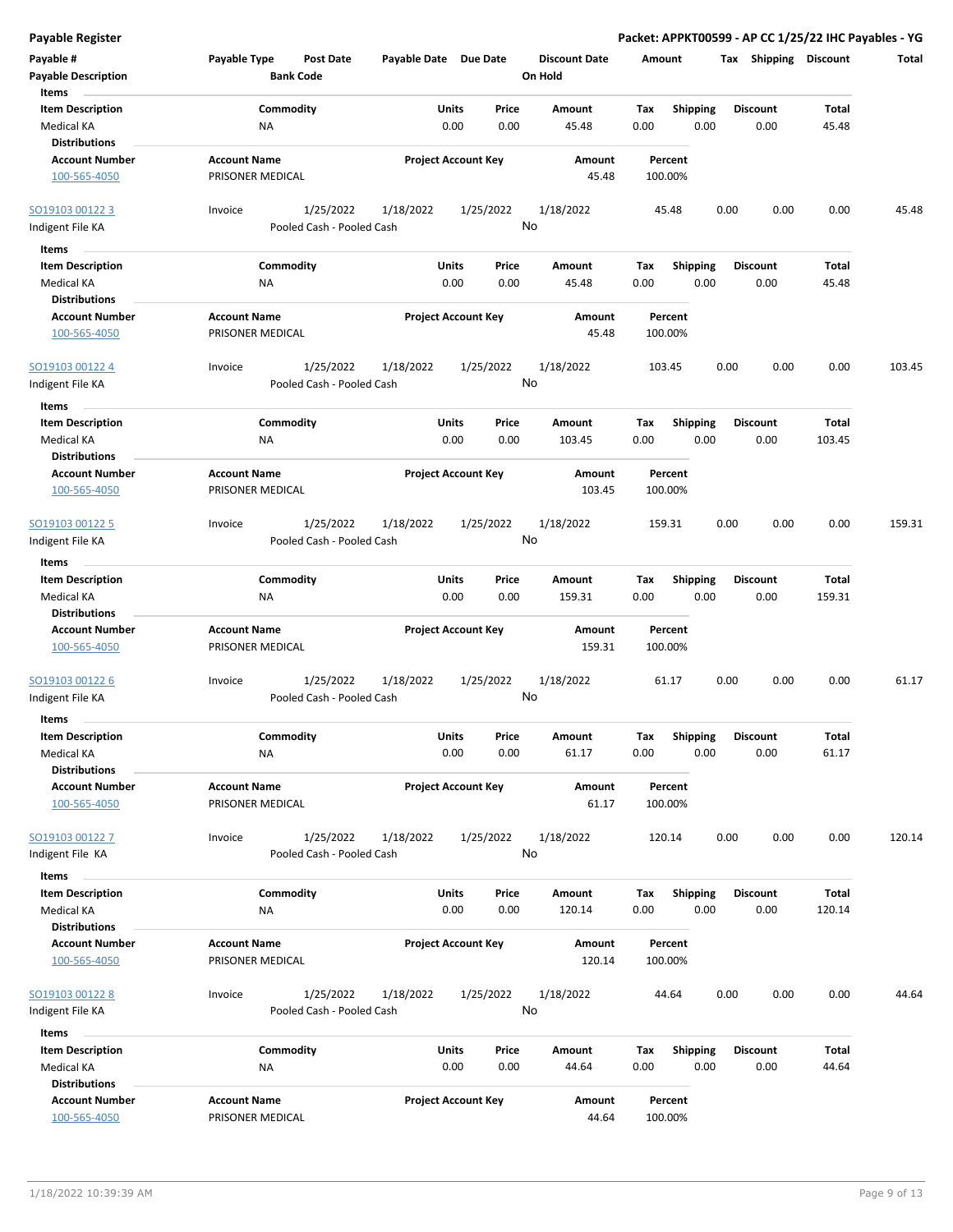| Payable Register                             |                                                        |                       |                            |                      |             |                 | Packet: APPKT00599 - AP CC 1/25/22 IHC Payables - YG |                      |          |
|----------------------------------------------|--------------------------------------------------------|-----------------------|----------------------------|----------------------|-------------|-----------------|------------------------------------------------------|----------------------|----------|
| Payable #                                    | <b>Payable Type</b><br><b>Post Date</b>                | Payable Date Due Date |                            | <b>Discount Date</b> | Amount      |                 | Tax Shipping Discount                                |                      | Total    |
| <b>Payable Description</b>                   | <b>Bank Code</b>                                       |                       |                            | On Hold              |             |                 |                                                      |                      |          |
|                                              | <b>Vendor:</b> 01168 - TEXOMACARE SPECIALTY PHYSICIANS |                       |                            |                      |             |                 |                                                      | <b>Vendor Total:</b> | 73.40    |
| 210324 01168 1                               | 1/25/2022<br>Invoice                                   | 1/18/2022             | 1/25/2022                  | 1/18/2022            | 73.40       | 0.00            | 0.00                                                 | 0.00                 | 73.40    |
| Indigent File KB                             | Pooled Cash - Pooled Cash                              |                       |                            | No                   |             |                 |                                                      |                      |          |
| Items                                        |                                                        |                       |                            |                      |             |                 |                                                      |                      |          |
| <b>Item Description</b>                      | Commodity                                              | Units                 | Price                      | Amount               | Tax         | <b>Shipping</b> | <b>Discount</b>                                      | Total                |          |
| <b>Medical KB</b>                            | ΝA                                                     |                       | 0.00<br>0.00               | 73.40                | 0.00        | 0.00            | 0.00                                                 | 73.40                |          |
| <b>Distributions</b>                         |                                                        |                       |                            |                      |             |                 |                                                      |                      |          |
| <b>Account Number</b>                        | <b>Account Name</b>                                    |                       | <b>Project Account Key</b> | Amount               | Percent     |                 |                                                      |                      |          |
| 100-645-4110                                 | PHYSICIAN, NON-EMERGENCY                               |                       |                            | 73.40                | 100.00%     |                 |                                                      |                      |          |
| Vendor: 01177 - TMC BONHAM HOSPITAL          |                                                        |                       |                            |                      |             |                 |                                                      | <b>Vendor Total:</b> | 9,870.43 |
| 220901 01177 4                               | 1/25/2022                                              |                       | 1/25/2022                  | 1/18/2022            | 57.72       | 0.00            | 0.00                                                 | 0.00                 | 57.72    |
|                                              | Invoice<br>Pooled Cash - Pooled Cash                   | 1/18/2022             |                            | No                   |             |                 |                                                      |                      |          |
| Indigent File TM                             |                                                        |                       |                            |                      |             |                 |                                                      |                      |          |
| Items<br><b>Item Description</b>             | Commodity                                              | Units                 | Price                      | Amount               | Tax         | <b>Shipping</b> | <b>Discount</b>                                      | Total                |          |
| <b>Medical TM</b>                            | ΝA                                                     |                       | 0.00<br>0.00               | 57.72                | 0.00        | 0.00            | 0.00                                                 | 57.72                |          |
| <b>Distributions</b>                         |                                                        |                       |                            |                      |             |                 |                                                      |                      |          |
| <b>Account Number</b>                        | <b>Account Name</b>                                    |                       | <b>Project Account Key</b> | <b>Amount</b>        | Percent     |                 |                                                      |                      |          |
| 100-645-4140                                 | HOSPITAL, OUTPATIENT                                   |                       |                            | 57.72                | 100.00%     |                 |                                                      |                      |          |
| 221205 01177 1                               | 1/25/2022<br>Invoice                                   | 1/18/2022             | 1/25/2022                  | 1/18/2022            | 8,067.78    | 0.00            | 0.00                                                 | 0.00                 | 8,067.78 |
| Indigent File SM                             | Pooled Cash - Pooled Cash                              |                       |                            | No                   |             |                 |                                                      |                      |          |
| Items                                        |                                                        |                       |                            |                      |             |                 |                                                      |                      |          |
|                                              | Commodity                                              | Units                 | Price                      | Amount               | Tax         | <b>Shipping</b> | Discount                                             | Total                |          |
| <b>Item Description</b><br><b>Medical SM</b> | ΝA                                                     |                       | 0.00<br>0.00               | 8,067.78             | 0.00        | 0.00            | 0.00                                                 | 8,067.78             |          |
| <b>Distributions</b>                         |                                                        |                       |                            |                      |             |                 |                                                      |                      |          |
| <b>Account Number</b>                        | <b>Account Name</b>                                    |                       | <b>Project Account Key</b> | Amount               | Percent     |                 |                                                      |                      |          |
| 100-645-4130                                 | HOSPITAL, INPATIENT                                    |                       |                            | 8,067.78             | 100.00%     |                 |                                                      |                      |          |
|                                              |                                                        |                       |                            |                      |             |                 |                                                      |                      |          |
| 930026 01177 10                              | 1/25/2022<br>Invoice                                   | 1/18/2022             | 1/25/2022                  | 1/18/2022            | 813.45      | 0.00            | 0.00                                                 | 0.00                 | 813.45   |
| Indigent File MR                             | Pooled Cash - Pooled Cash                              |                       |                            | No                   |             |                 |                                                      |                      |          |
|                                              |                                                        |                       |                            |                      |             |                 |                                                      |                      |          |
| Items<br><b>Item Description</b>             | Commodity                                              | Units                 | Price                      | Amount               |             | <b>Shipping</b> | <b>Discount</b>                                      | Total                |          |
|                                              |                                                        |                       | 0.00<br>0.00               |                      | Tax<br>0.00 |                 |                                                      |                      |          |
| <b>Medical MR</b><br><b>Distributions</b>    | ΝA                                                     |                       |                            | 813.45               |             | 0.00            | 0.00                                                 | 813.45               |          |
| <b>Account Number</b>                        | <b>Account Name</b>                                    |                       |                            | Amount               | Percent     |                 |                                                      |                      |          |
| 100-645-4140                                 | HOSPITAL, OUTPATIENT                                   |                       | <b>Project Account Key</b> | 813.45               | 100.00%     |                 |                                                      |                      |          |
|                                              |                                                        |                       |                            |                      |             |                 |                                                      |                      |          |
| SO02488 01177 3                              | Invoice<br>1/25/2022                                   | 1/18/2022             | 1/25/2022                  | 1/18/2022            | 120.25      | 0.00            | 0.00                                                 | 0.00                 | 120.25   |
| Indigent File FB                             | Pooled Cash - Pooled Cash                              |                       |                            | No                   |             |                 |                                                      |                      |          |
|                                              |                                                        |                       |                            |                      |             |                 |                                                      |                      |          |
| Items                                        |                                                        |                       |                            |                      |             |                 |                                                      |                      |          |
| <b>Item Description</b>                      | Commodity                                              | Units                 | Price                      | Amount               | Tax         | <b>Shipping</b> | Discount                                             | <b>Total</b>         |          |
| <b>Medical FB</b>                            | <b>NA</b>                                              |                       | 0.00<br>0.00               | 120.25               | 0.00        | 0.00            | 0.00                                                 | 120.25               |          |
| <b>Distributions</b>                         |                                                        |                       |                            |                      |             |                 |                                                      |                      |          |
| <b>Account Number</b>                        | <b>Account Name</b>                                    |                       | <b>Project Account Key</b> | Amount               | Percent     |                 |                                                      |                      |          |
| 100-565-4050                                 | PRISONER MEDICAL                                       |                       |                            | 120.25               | 100.00%     |                 |                                                      |                      |          |
|                                              | 1/25/2022                                              |                       |                            |                      | 642.14      | 0.00            | 0.00                                                 | 0.00                 | 642.14   |
| SO24181 01177 2                              | Invoice<br>Pooled Cash - Pooled Cash                   | 1/18/2022             | 1/25/2022                  | 1/18/2022<br>No      |             |                 |                                                      |                      |          |
| Indigent File JS                             |                                                        |                       |                            |                      |             |                 |                                                      |                      |          |
| Items                                        |                                                        |                       |                            |                      |             |                 |                                                      |                      |          |
| <b>Item Description</b>                      | Commodity                                              | Units                 | Price                      | Amount               | Tax         | Shipping        | <b>Discount</b>                                      | Total                |          |
| Medical JS                                   | <b>NA</b>                                              |                       | 0.00<br>0.00               | 642.14               | 0.00        | 0.00            | 0.00                                                 | 642.14               |          |
| <b>Distributions</b>                         |                                                        |                       |                            |                      |             |                 |                                                      |                      |          |
| <b>Account Number</b>                        | <b>Account Name</b>                                    |                       | <b>Project Account Key</b> | Amount               | Percent     |                 |                                                      |                      |          |
| 100-565-4050                                 | PRISONER MEDICAL                                       |                       |                            | 642.14               | 100.00%     |                 |                                                      |                      |          |
|                                              |                                                        |                       |                            |                      |             |                 |                                                      |                      |          |
| SO40841 01177 4                              | Invoice<br>1/25/2022                                   | 1/18/2022             | 1/25/2022                  | 1/18/2022            | 169.09      | 0.00            | 0.00                                                 | 0.00                 | 169.09   |
| Indigent File CS                             | Pooled Cash - Pooled Cash                              |                       |                            | No                   |             |                 |                                                      |                      |          |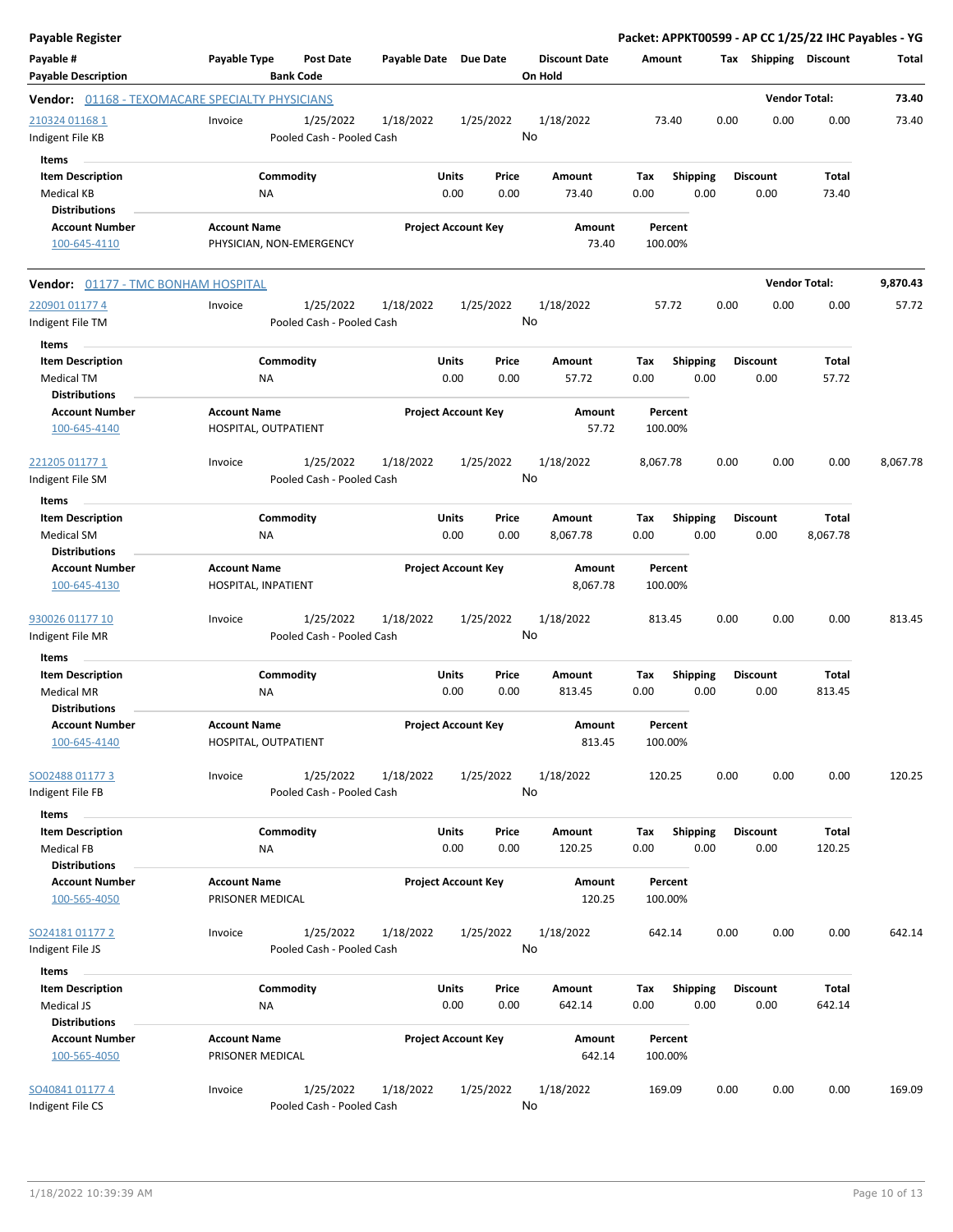| <b>Payable Register</b>                                              |                                                 |                                        |                            |                      |                 |                                 |             |                    | Packet: APPKT00599 - AP CC 1/25/22 IHC Payables - YG |                        |        |
|----------------------------------------------------------------------|-------------------------------------------------|----------------------------------------|----------------------------|----------------------|-----------------|---------------------------------|-------------|--------------------|------------------------------------------------------|------------------------|--------|
| Payable #<br><b>Payable Description</b><br><b>Items</b>              | Payable Type<br><b>Bank Code</b>                | <b>Post Date</b>                       | Payable Date Due Date      |                      |                 | <b>Discount Date</b><br>On Hold |             | Amount             | Tax Shipping Discount                                |                        | Total  |
| <b>Item Description</b><br><b>Medical CS</b><br><b>Distributions</b> | Commodity<br><b>NA</b>                          |                                        |                            | Units<br>0.00        | Price<br>0.00   | Amount<br>169.09                | Tax<br>0.00 | Shipping<br>0.00   | <b>Discount</b><br>0.00                              | <b>Total</b><br>169.09 |        |
| <b>Account Number</b><br>100-565-4050                                | <b>Account Name</b><br>PRISONER MEDICAL         |                                        | <b>Project Account Key</b> |                      |                 | Amount<br>169.09                |             | Percent<br>100.00% |                                                      |                        |        |
| Vendor: 01172 - US ANESTHESIA PARTNERS                               |                                                 |                                        |                            |                      |                 |                                 |             |                    |                                                      | <b>Vendor Total:</b>   | 415.03 |
| 210118 01172 1<br>Indigent File GY                                   | Invoice                                         | 1/25/2022<br>Pooled Cash - Pooled Cash | 1/18/2022                  |                      | 1/25/2022<br>No | 1/18/2022                       |             | 415.03             | 0.00<br>0.00                                         | 0.00                   | 415.03 |
| Items<br><b>Item Description</b><br><b>Medical GY</b>                | Commodity<br><b>NA</b>                          |                                        |                            | <b>Units</b><br>0.00 | Price<br>0.00   | Amount<br>335.26                | Tax<br>0.00 | Shipping<br>0.00   | <b>Discount</b><br>0.00                              | <b>Total</b><br>335.26 |        |
| <b>Distributions</b><br><b>Account Number</b><br>100-645-4110        | <b>Account Name</b><br>PHYSICIAN, NON-EMERGENCY |                                        | <b>Project Account Key</b> |                      |                 | Amount<br>335.26                |             | Percent<br>100.00% |                                                      |                        |        |
| <b>Items</b>                                                         |                                                 |                                        |                            |                      |                 |                                 |             |                    |                                                      |                        |        |
| <b>Item Description</b><br><b>Medical GY</b><br><b>Distributions</b> | Commodity<br>NA                                 |                                        |                            | <b>Units</b><br>0.00 | Price<br>0.00   | <b>Amount</b><br>40.08          | Tax<br>0.00 | Shipping<br>0.00   | <b>Discount</b><br>0.00                              | Total<br>40.08         |        |
| <b>Account Number</b><br>100-645-4110                                | <b>Account Name</b><br>PHYSICIAN, NON-EMERGENCY |                                        | <b>Project Account Key</b> |                      |                 | Amount<br>40.08                 |             | Percent<br>100.00% |                                                      |                        |        |
| <b>Items</b><br><b>Item Description</b>                              | Commodity                                       |                                        |                            | Units                | Price           | Amount                          | Tax         | Shipping           | <b>Discount</b>                                      | Total                  |        |
| <b>Medical GY</b><br><b>Distributions</b>                            | <b>NA</b>                                       |                                        |                            | 0.00                 | 0.00            | 16.11                           | 0.00        | 0.00               | 0.00                                                 | 16.11                  |        |
| <b>Account Number</b><br>100-645-4110                                | <b>Account Name</b><br>PHYSICIAN, NON-EMERGENCY |                                        | <b>Project Account Key</b> |                      |                 | Amount<br>16.11                 |             | Percent<br>100.00% |                                                      |                        |        |
| Items                                                                |                                                 |                                        |                            |                      |                 |                                 |             |                    |                                                      |                        |        |
| <b>Item Description</b><br>Medical GY<br><b>Distributions</b>        | Commodity<br><b>NA</b>                          |                                        |                            | Units<br>0.00        | Price<br>0.00   | <b>Amount</b><br>23.58          | Tax<br>0.00 | Shipping<br>0.00   | <b>Discount</b><br>0.00                              | <b>Total</b><br>23.58  |        |
| <b>Account Number</b><br>100-645-4110                                | <b>Account Name</b><br>PHYSICIAN, NON-EMERGENCY |                                        | <b>Project Account Key</b> |                      |                 | Amount<br>23.58                 |             | Percent<br>100.00% |                                                      |                        |        |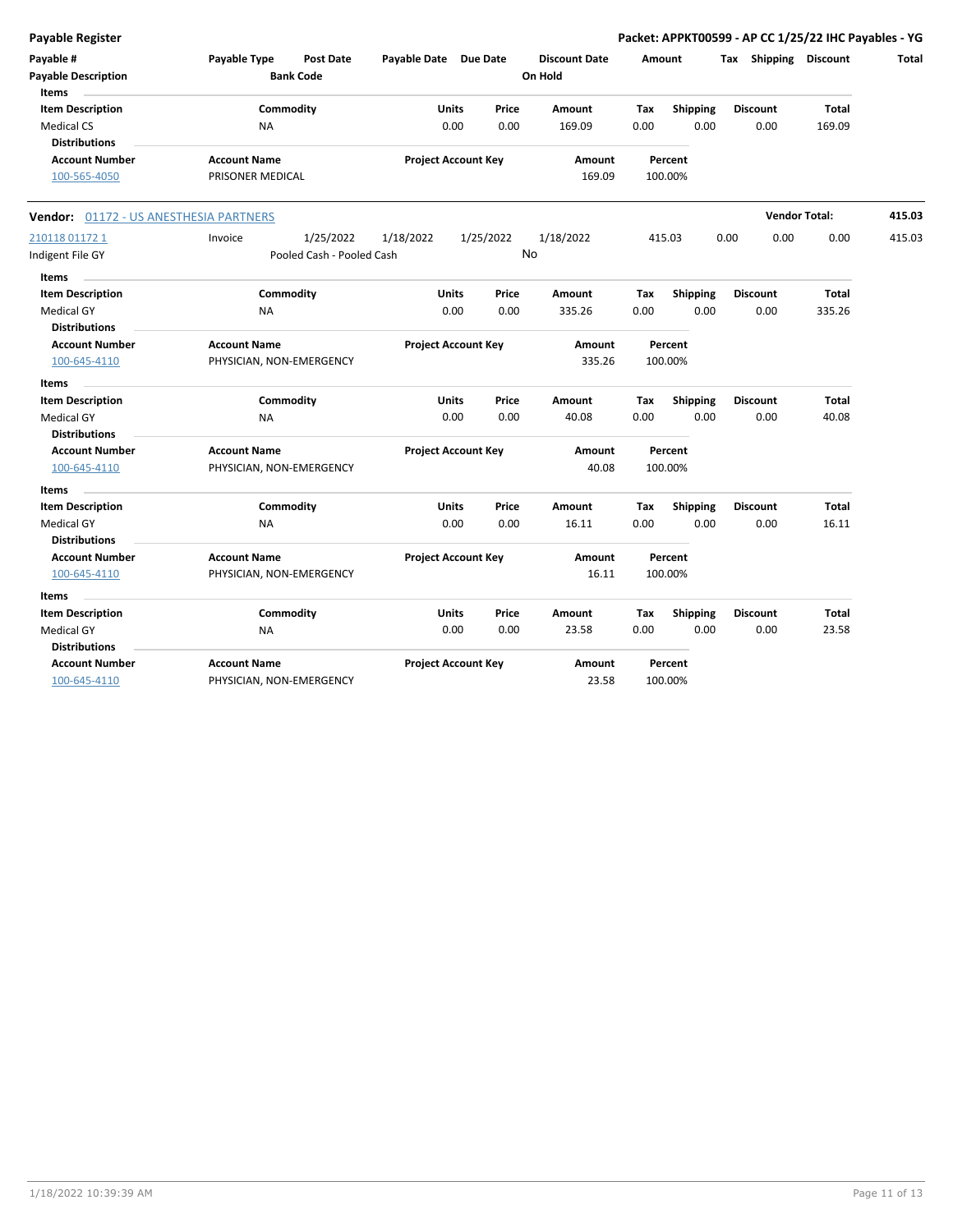## Payable Summary

| <b>Type</b> | Count               | Gross     | Tax  | Shipping | <b>Discount</b> | Total     | <b>Manual Payment</b> | <b>Balance</b> |
|-------------|---------------------|-----------|------|----------|-----------------|-----------|-----------------------|----------------|
| Credit Memo |                     | $-62.16$  | 0.00 | 0.00     | 0.00            | $-62.16$  | 0.00                  | $-62.16$       |
| Invoice     | 46                  | 25,922.61 | 0.00 | 0.00     | 0.00            | 25.922.61 | 0.00                  | 25,922.61      |
|             | <b>Grand Total:</b> | 25,860.45 | 0.00 | 0.00     | 0.00            | 25,860.45 | 0.00                  | 25,860.45      |